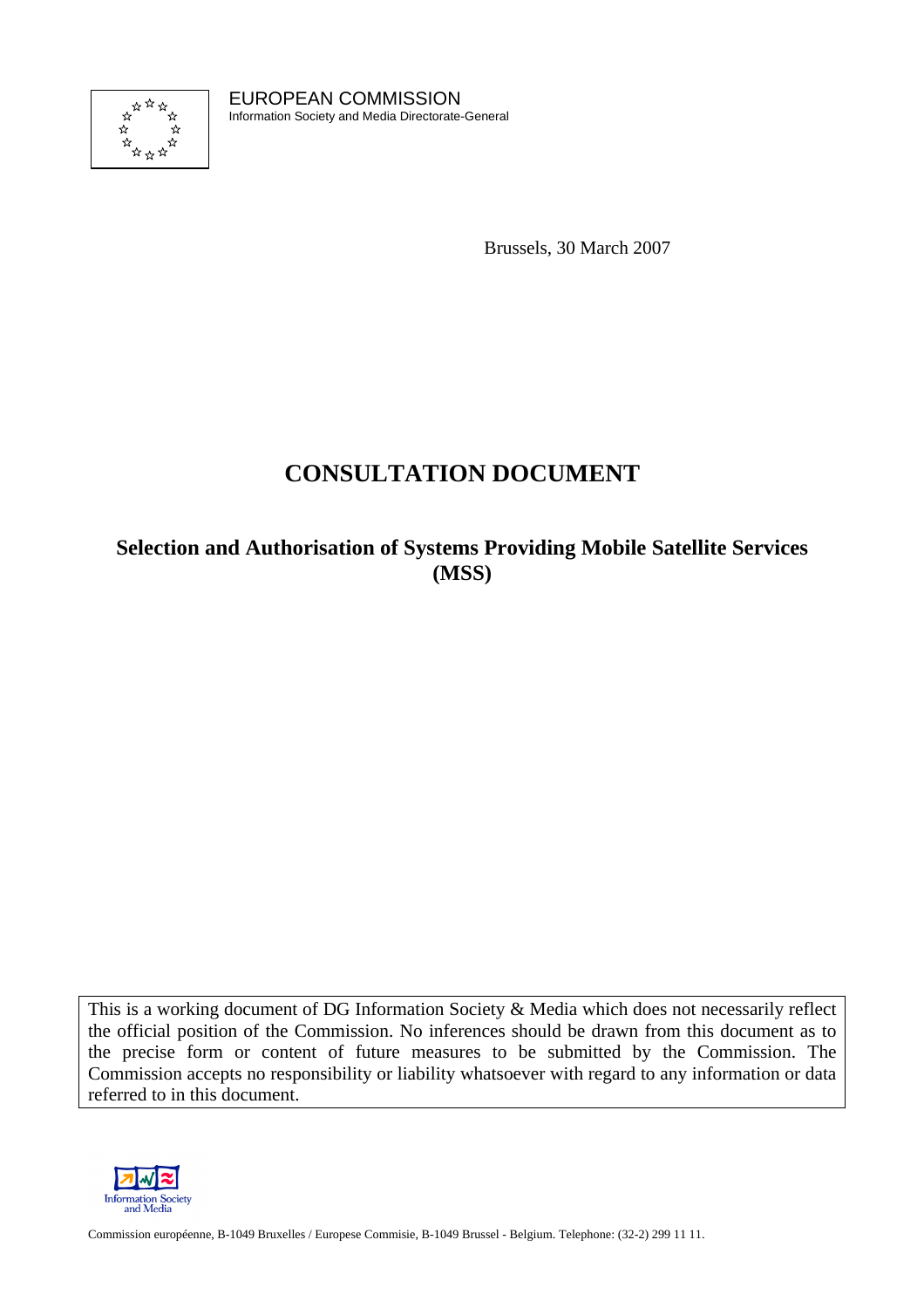| 1                       |                   | MAIN ELEMENTS OF THE MSS SELECTION AND AUTHORISATION                        |  |  |  |
|-------------------------|-------------------|-----------------------------------------------------------------------------|--|--|--|
|                         | <b>FRAMEWORK.</b> |                                                                             |  |  |  |
|                         |                   |                                                                             |  |  |  |
|                         | 1.2               |                                                                             |  |  |  |
|                         | 1.3               |                                                                             |  |  |  |
|                         |                   |                                                                             |  |  |  |
|                         | 1.5               |                                                                             |  |  |  |
| $\overline{2}$          |                   |                                                                             |  |  |  |
|                         | 2.1               |                                                                             |  |  |  |
|                         |                   | 2.2 The Public Consultation & Adoption / Publication of Framework Phase  11 |  |  |  |
|                         | 2.3               |                                                                             |  |  |  |
|                         | 2.4               |                                                                             |  |  |  |
|                         | 2.5               |                                                                             |  |  |  |
|                         | 2.6               |                                                                             |  |  |  |
|                         | 2.7               |                                                                             |  |  |  |
| 3                       |                   |                                                                             |  |  |  |
|                         |                   |                                                                             |  |  |  |
|                         |                   |                                                                             |  |  |  |
|                         |                   |                                                                             |  |  |  |
| $\overline{\mathbf{4}}$ |                   |                                                                             |  |  |  |
|                         |                   |                                                                             |  |  |  |
|                         | 4.2               |                                                                             |  |  |  |
|                         | 4.3               |                                                                             |  |  |  |
|                         | 4.4               |                                                                             |  |  |  |
|                         | 4.5               |                                                                             |  |  |  |
|                         | 4.6               |                                                                             |  |  |  |
|                         |                   |                                                                             |  |  |  |
|                         |                   |                                                                             |  |  |  |

## **Table of contents**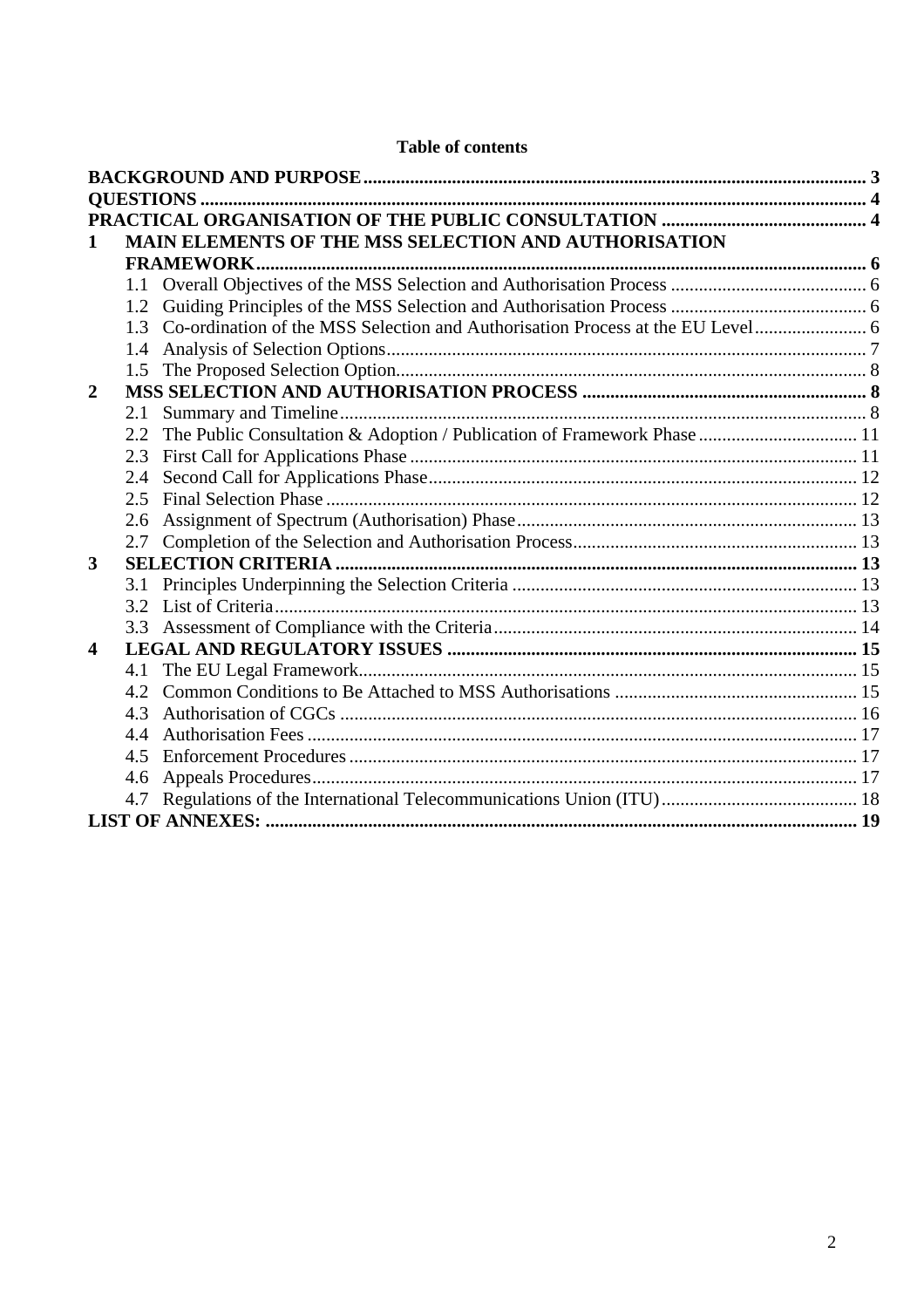#### <span id="page-2-0"></span>**BACKGROUND AND PURPOSE**

On 14 February 2007, the Commission of the European Communities (the Commission) adopted Decision 2007/98/EC designating the 2 GHz frequency bands (1980 – 2010 MHz (Earth to space) and  $2170 - 2200$  MHz (space to Earth)) for the use by systems providing mobile satellite services (MSS)<sup>1</sup>. This Decision seeks to give certainty with regard to the availability of spectrum resources for the systems concerned. The Decision includes a specific provision for the use of Complementary Ground Components  $(CGCs)^2$  in areas within the footprint or coverage of the satellite(s), within which the satellite service is provided.

This document sets out the proposed framework for the selection and authorisation process to allow the use of the identified radio spectrum (amounting to 2 x 30 MHz<sup>3</sup>) for systems providing mobile satellite services, including systems involving the use of Complementary Ground Components.

The document is the result of several meetings of a dedicated expert group on '2GHz MSS Regulatory Issues' (an informal working group composed of members of the Radio Spectrum Committee and the Communications Committee). At its  $24<sup>th</sup>$  meeting (7 February 2007), the Communications Committee discussed the document. Members of the Committee called for a quick progress towards implementation of the MSS selection and authorisation framework. They also agreed that a public consultation should be launched as soon as possible.

Given that the 2 GHz frequency bands have been designated for MSS available EU-wide, and in line with the internal market objectives, it would be best to select the assignees of this spectrum through an EU-wide coordinated selection and authorisation process.

Therefore, building on the present document and taking into account the results of the public consultation, the Commission services are considering the need for the Commission to propose a European Parliament and Council Decision based on Article 95 of the EC Treaty in order to provide a binding legal framework for the MSS Selection and Authorisation Process.

Depending on the adoption progress in the Council and the European Parliament, the MSS Selection and Authorisation Process itself could formally start in the first half of 2008, the selection of winning applications could be done at the beginning of 2009, and the necessary rights of use (authorisations) could be granted by Member States shortly thereafter in February 2009.

In the meantime, it is proposed that matters not covered by a proposal for the Article 95 Decision continue to be the subject of discussions with Member States and interested parties before the formal start of the MSS Selection and Authorisation Process.

l 1 Commission Decision 2007/98/EC of 14 February 2007 on the harmonised use of radio spectrum in the 2 GHz frequency bands for the implementation of systems providing mobile satellite services, OJ L 43, 15.2.2007, p. 32; Annex 1.

<sup>2</sup> In the Commission's Decision 2007/98/EC CGCs are defined as 'ground based stations used at fixed locations in order to improve the availability of the mobile satellite service in zones where communications with one or several space stations cannot be ensured with the required quality'. In any case, in order to avoid harmful interference, such ground based stations could only be used as long as they are an integral part of the mobile satellite system and controlled by the resource and network management mechanism of such system.

<sup>3</sup> This spectrum is available and planned to be used for MSS in accordance with decisions taken by the International Telecommunications Union (ITU) at the WARC-92.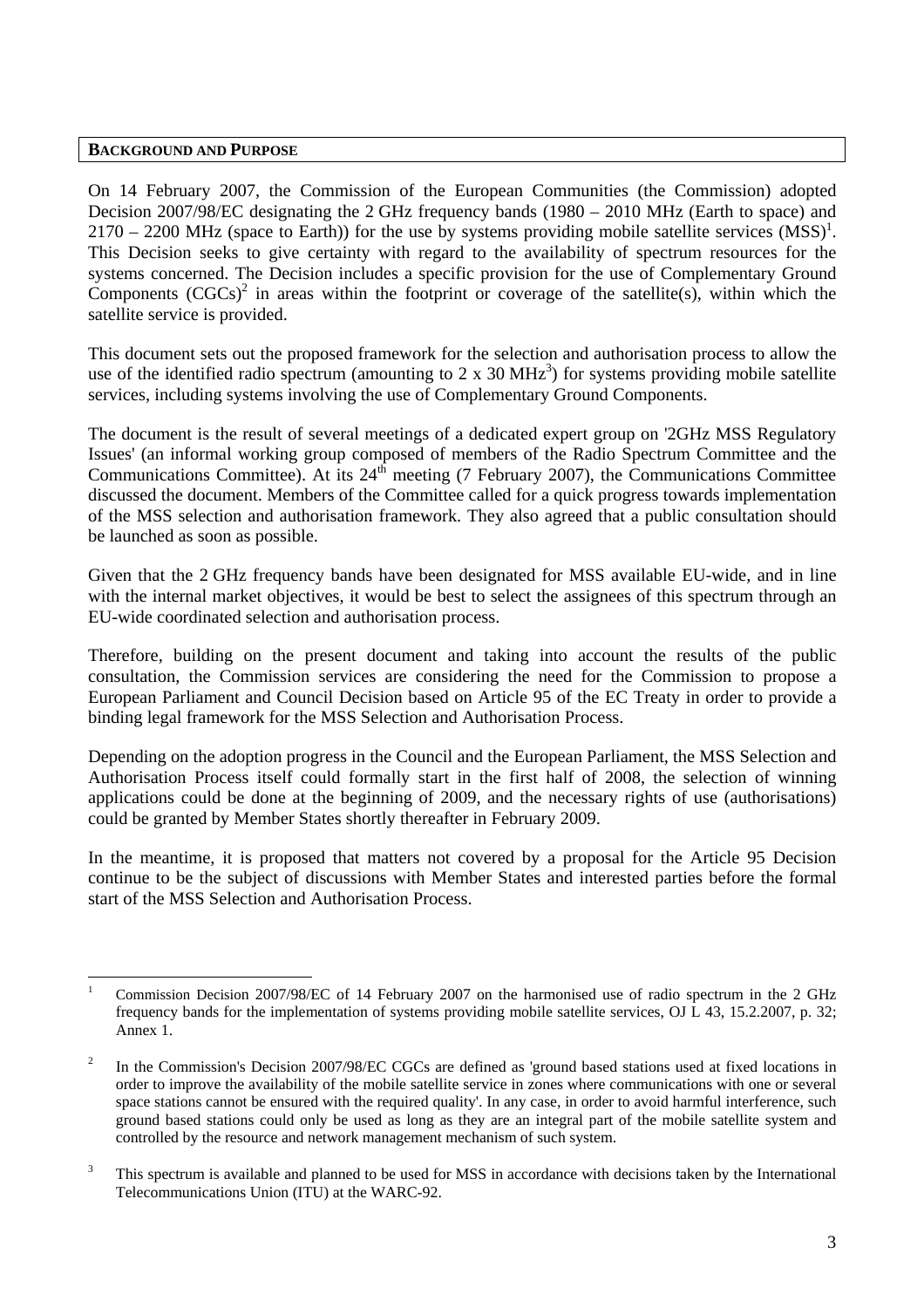#### <span id="page-3-0"></span>**QUESTIONS**

This public consultation seeks feedback from **stakeholders** on the various aspects of the proposed MSS selection and authorisation framework, in particular:

- 1. The EU level coordination of the MSS Selection and Authorisation Process.
- 2. The overall timing for the MSS Selection and Authorisation Process and the timing of specific phases of the MSS Selection and Authorisation Process.
- 3. The milestones and their sequence to be used for assessment of implementation progress of candidate MSS systems.
- 4. The spectrum award for MSS systems which have been ranked through the selection process, including the limitation of the maximum amount of spectrum available for each individual candidate MSS system.
- 5. The selection criteria.
- 6. The common conditions to be applied to the rights of use of the 2 GHz MSS spectrum.
- 7. The arrangements for the authorisation of CGCs.

Corresponding specific questions are brought up in the relevant sections of this document.

Moreover, the public consultation also seeks specific feedback from industry, and in particular from **potential MSS operators,** on the following points:

- 1. The planned geographic and service coverage areas of their systems. The planned timetable for the steps to reach the planned maximum geographic and service coverage.
- 2. The planned services and dates for launching these services on a commercial scale. The planned intermediate steps (e.g. deployment of infrastructure) leading to such launching of services.
- 3. The planned (minimum) requirements for radio spectrum (an upper limit of 2x15 MHz is proposed, see section 2.5 of this document).

Please note that the information provided by interested parties in response to the public consultation is without prejudice to any future application.

#### <span id="page-3-1"></span>**PRACTICAL ORGANISATION OF THE PUBLIC CONSULTATION**

This public consultation will run until 30 May 2007. Contributions should be sent by email to

#### [INFSO-B-2GHZMSS@ec.europa.eu](mailto:INFSO-B-2GHZMSS@ec.europa.eu)

For identification purposes and any questions on contributions, please give the name of person or organisation and a contact person, postal address, telephone and fax numbers, and email address. A notification of receipt for contributions will be sent by email within 2 working days.

All contributions will be published unless confidentiality is specifically requested. Confidentiality can be requested for parts of the contributions.

Personal data gathered in the course of this consultation will be processed in accordance with the applicable legislation on data protection. Please see

[http://ec.europa.eu/information\\_society/policy/radio\\_spectrum/privacy\\_statement/index\\_en.htm](http://ec.europa.eu/information_society/policy/radio_spectrum/privacy_statement/index_en.htm)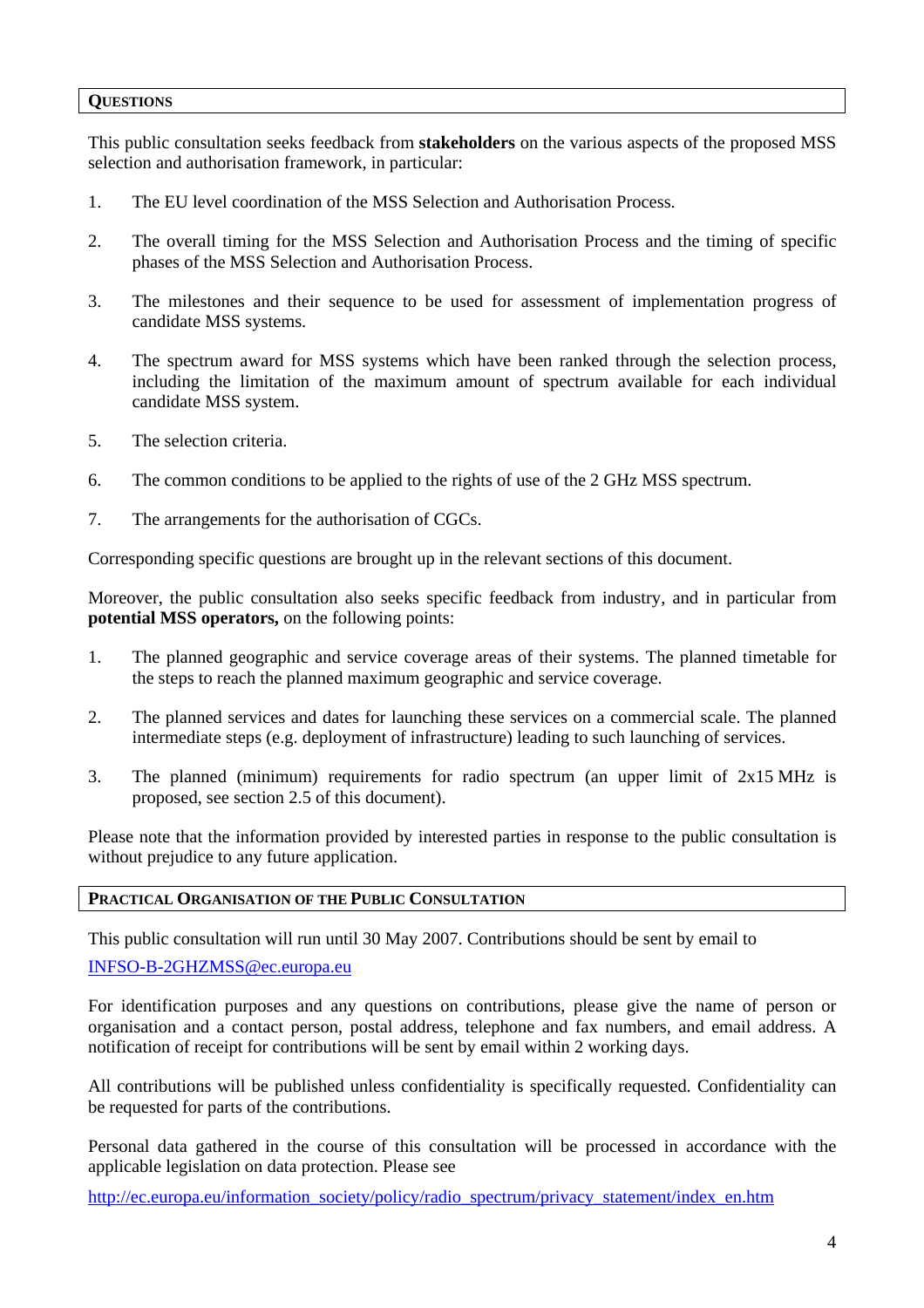In order to comply with national requirements concerning public consultations prior to the limiting the number of rights of use to be granted for radio frequencies as well as transparency of procedures for granting rights of use, competent national authorities of Member States may have to run national public consultations on the same document in parallel. Contributions to these national consultations should be sent observing the deadlines and conditions stipulated by the relevant national laws and the competent national authorities.

All contributions (both to the EU level public consultation and to national consultations) will be shared between the competent national authorities of Member States and the Commission services, regardless whether confidentiality has been requested. All the contributions will be considered jointly by all Member States and the Commission services.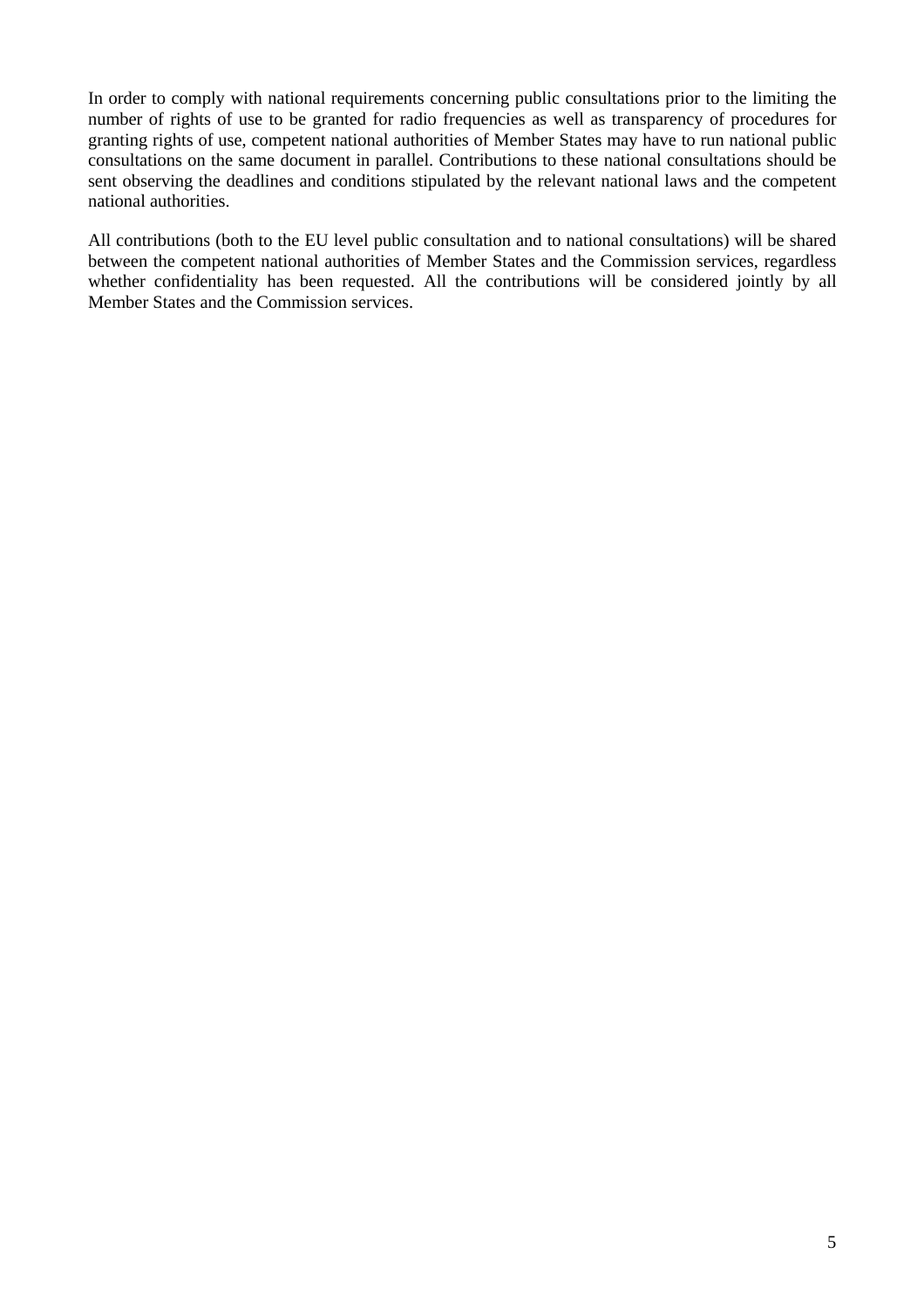#### <span id="page-5-0"></span>**1 MAIN ELEMENTS OF THE MSS SELECTION AND AUTHORISATION FRAMEWORK**

## <span id="page-5-1"></span>**1.1 Overall Objectives of the MSS Selection and Authorisation Process**

The suggested framework seeks to facilitate the emergence of pan-EU mobile services thereby contributing to the internal market, as well as enhance competition and choice of services for the benefit of EU citizens (see also Commission Decision 2007/98/EC).

The suggested timing of the MSS Selection and Authorisation Process seeks to ensure that as many candidate MSS systems as possible have a fair and non-discriminatory opportunity to take part in the selection process, whilst ensuring that the 2 GHz bands are brought into operation as soon as possible.

## <span id="page-5-2"></span>**1.2 Guiding Principles of the MSS Selection and Authorisation Process**

The MSS Selection and Authorisation Process for the 2 GHz bands relies on a number of guiding principles:

- radio spectrum needs by applicants should be clearly identified, allowing for the verification of effective spectrum scarcity;
- selection criteria should be determined taking into account the need for effective and efficient use of radio spectrum;
- clear procedures and timeframes should be defined for the various steps of the selection and authorisation process;
- the actual selection and authorisation should be coordinated at the EU level.

Moreover, unless a dedicated binding regulatory instrument provides otherwise, any selection and authorisation process should be in accordance with the EU regulatory framework governing electronic communications.

On the one hand, the regulatory framework imposes a number of requirements when considering whether or not to limit the number of rights of use: (a) Member States shall give due weight to the need to maximise benefits for users and to facilitate the development of competition; (b) Member States shall give all interested parties, including users and consumers, the opportunity to express their views on any limitation (public consultation); (c) Member States shall publish any decision to limit the granting of rights of use, stating the reasons therefore; (d) Member States shall review the limitation at reasonable intervals or at the reasonable request of affected undertakings (see Article 7 of the Authorisation Directive 2002/20/EC).

On the other hand, should a limitation be needed, the provisions of the Authorisation Directive require that rights of use are granted on the basis of selection criteria which must be objective, transparent, nondiscriminatory and proportionate. Moreover, any selection procedure must give due weight to objectives such as the development of competition, diversity of services and benefits to end users, whilst achieving spectrum efficiency and technology neutrality (see Article 7(3) of the Authorisation Directive 2002/20/EC which refers to the objectives mentioned in Article 8 of the Framework Directive 2002/21/EC).

## <span id="page-5-3"></span>**1.3 Co-ordination of the MSS Selection and Authorisation Process at the EU Level**

A key consideration for the framework is the assessment of applications against the agreed criteria. The assessment of all applications against each of these criteria by each Member State in isolation would, by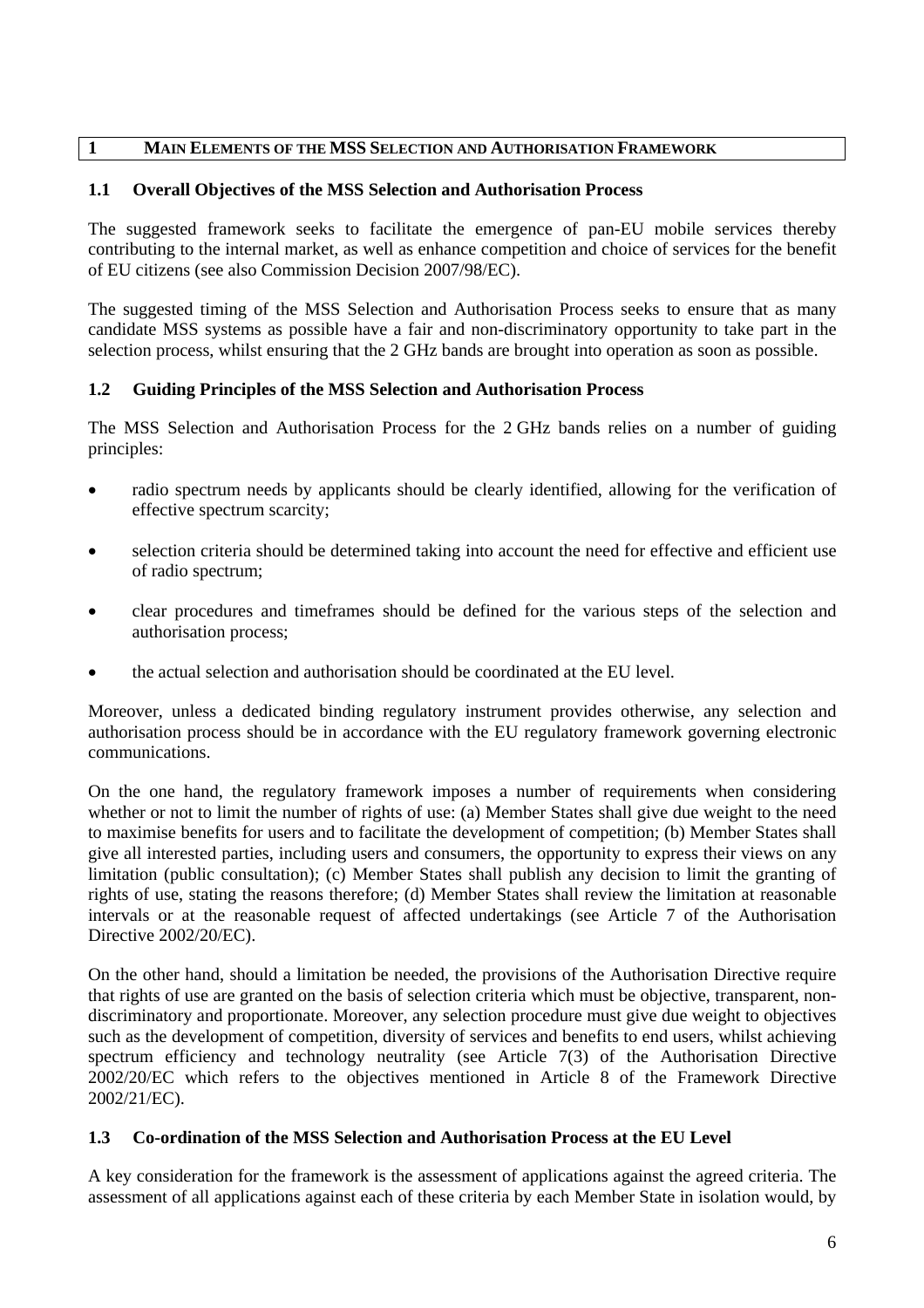necessity, result in a major duplication of effort which is not considered desirable, together with a potential diversity of approaches that would jeopardise the possibility itself to offer EU-wide services.

A coordinating role in the MSS Selection and Authorisation Process is therefore envisaged, in particular regarding the definition of the evaluation methodology, the assessments of applications as well as the coherent selection of applicants. This approach provides greater clarity to applicants, reduces the administrative burden which the selection procedure might otherwise impose on Member States as well as the time required to undertake the evaluation.

As a result, it is proposed that this co-ordination will be based on formal procedures involving Member States<sup>4</sup>. A coherent selection of applicants would be implemented by all Member States in their national systems, implying that the selected MSS operators will have to formally obtain rights of use for radio frequencies at the national level, in line with relevant national requirements.

The selection process may require assistance of independent external consultants, in particular for the analysis of the applications and other documents received from candidate operators as well as for office / secretarial support. Different independent external consultants could be contracted for different specific tasks.

The Commission's Decision designating the 2 GHz bands to MSS was adopted on the common understanding that Member States would refrain from granting rights to use the 2 GHz spectrum until such time as the outcome of the co-ordinated selection process is known, and that Member States do their best endeavour for finalizing the MSS Selection and Authorisation Process by the end of 2008. The selection framework proposed therefore assumes that both competent authorities of Member States and prospective MSS operators will not seek to achieve authorisation of the spectrum nationally, in advance of the selection co-ordinated at the EU level.

#### *Question 1: What is your opinion on the approach proposed for the coordination of the MSS Selection and Authorisation Process at the EU level?*

## <span id="page-6-0"></span>**1.4 Analysis of Selection Options**

A variety of selection mechanisms have been considered in the development of the proposals set out in this document. These include:

- a) a selection based on competitive bids (auctions);
- b) a selection based on beauty contest (criteria-based);
- c) a selection based on achievements against pre-defined milestones.

#### **a) Competitive selection procedure ('auction')**

Generally auctions, and other forms of 'competitive bids', might prove the most straight-forward and transparent way of granting rights of use. However, this option is not considered further in this consultation document. In particular, a number of Member States are reluctant to consider auctions. An auction-based approach might also lead to lengthy discussions in the Council and the European Parliament during the legislative process, which could result in delays in the overall MSS Selection and Authorisation Process. Furthermore, difficulties may arise in arranging a "pan-EU" auction, not least regarding how to share the revenues in an appropriate way between Member States.

 $\frac{1}{4}$  Comitology, see Council Decision 2006/512/EC of 17 July 2006 amending Decision 1999/468/EC laying down the procedures for the exercise of implementing powers conferred on the Commission, OJ L 200, 22.7.2006, p. 11.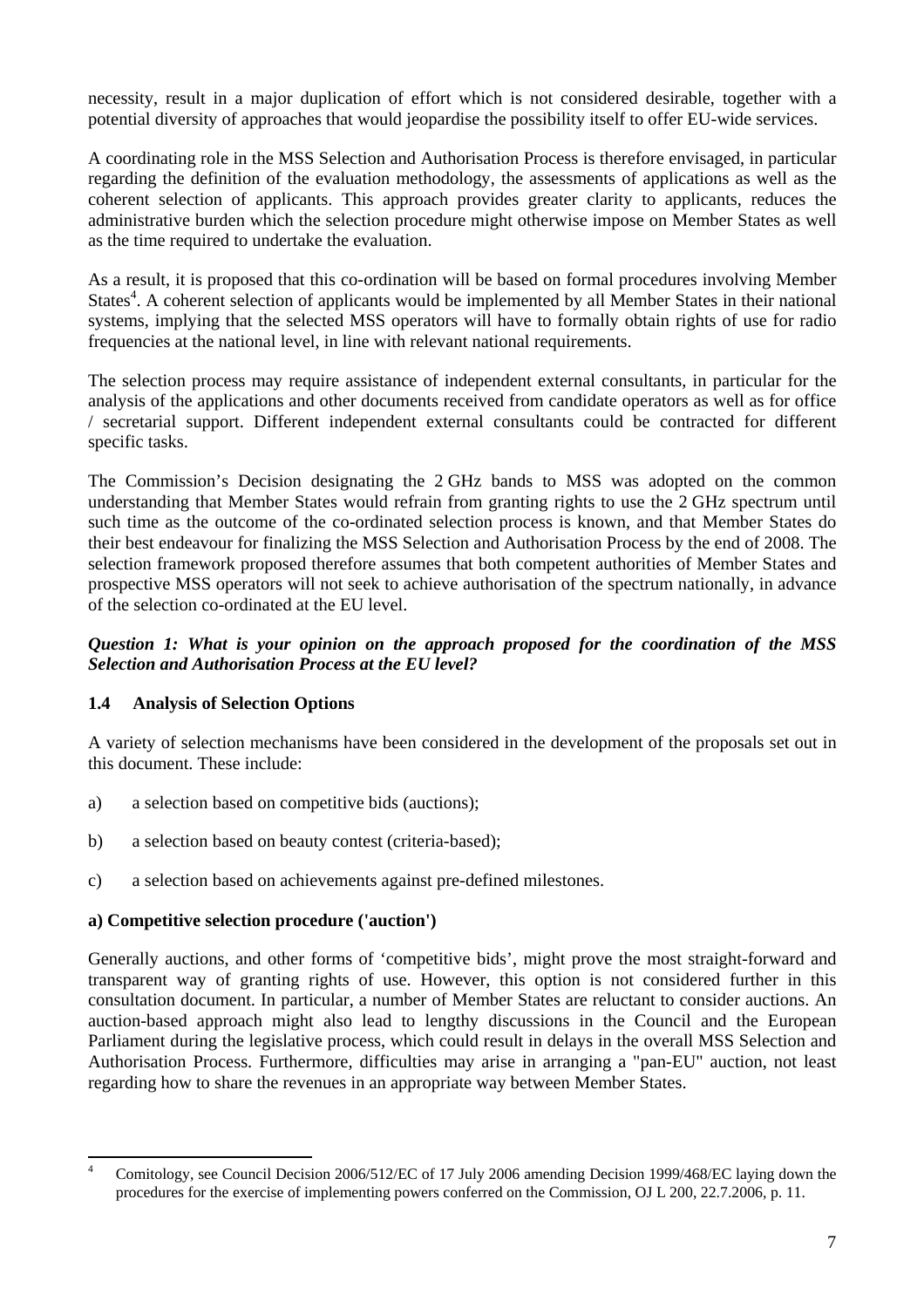## **b) Comparative selection procedure ('beauty contest')**

A comparative selection procedure also called 'beauty contest' is a process by which all applications are evaluated against objective, pre-agreed selection criteria which attempt to capture the key attributes that are expected from the candidate systems. The main issue with a beauty contest is therefore the definition of appropriate selection criteria and their weightings.

## **c) Milestone review process ('MRP')**

This option implies the verification as to whether certain pre-defined milestones which are relevant to the progressive implementation of MSS systems are fulfilled by applicants by given dates. Access to the radio spectrum would be granted if critical milestones are passed, ending the process if the spectrum band is filled up with successful candidates.

Comparison of these options leads to the following observations concerning their suitability for the MSS Selection and Authorisation Process:

Time limitations applied in option c) could be useful in ensuring that the radio spectrum is brought into use in a timely fashion, but bear the risk to prematurely exclude systems if the timetable is too short for certain applicants to meet the proposed 'milestones'. Option b) in contrast makes it possible to judge a wide range of candidates but could result in spectrum still remaining unused for a long period of time if there is no obligation to pass milestones by a given date.

## <span id="page-7-0"></span>**1.5 The Proposed Selection Option**

In the view of the advantages and disadvantages of the various options, it is proposed to combine options b) and c) and use a **comparative selection procedure (**beauty contest), however on the basis of candidates pre-selected according to the fulfilment of pre-defined milestones by given dates.

That option provides a mechanism to eliminate candidates which do not give a clear evidence for progress in implementation of MSS systems through the completion of milestones which will require a commitment of funds to the project (so avoiding 'paper satellites'), whilst still retaining the ability to award the spectrum to the applicant(s) which can show the best 'fit' with the objectives set. This appears to meet the twin objectives of getting the spectrum into use in a timely fashion whilst gaining maximum benefit out of the use of such spectrum.

The overall selection process is described in more detail in section 2 of this document.

*Question 2: What is your opinion on the proposed approach to selection (MRP followed by beauty contest)?* 

#### <span id="page-7-1"></span>**2 MSS SELECTION AND AUTHORISATION PROCESS**

#### <span id="page-7-2"></span>**2.1 Summary and Timeline**

The table below presents the proposed outline of the MSS Selection and Authorisation Process, in the form of sequential steps based on the proposed selection option (MRP followed by beauty contest). It shows the objectives of the different phases, what each phase will consist of, the roles of the parties involved (presented separately for administrations and interested parties) and the proposed time line.

The timescales for the key milestones in the MSS Selection and Authorisation Process have been determined with the aim to ensure that all candidate systems can be accommodated, whilst ensuring that the 2 GHz bands are brought into operation as soon as reasonable. The two key milestones themselves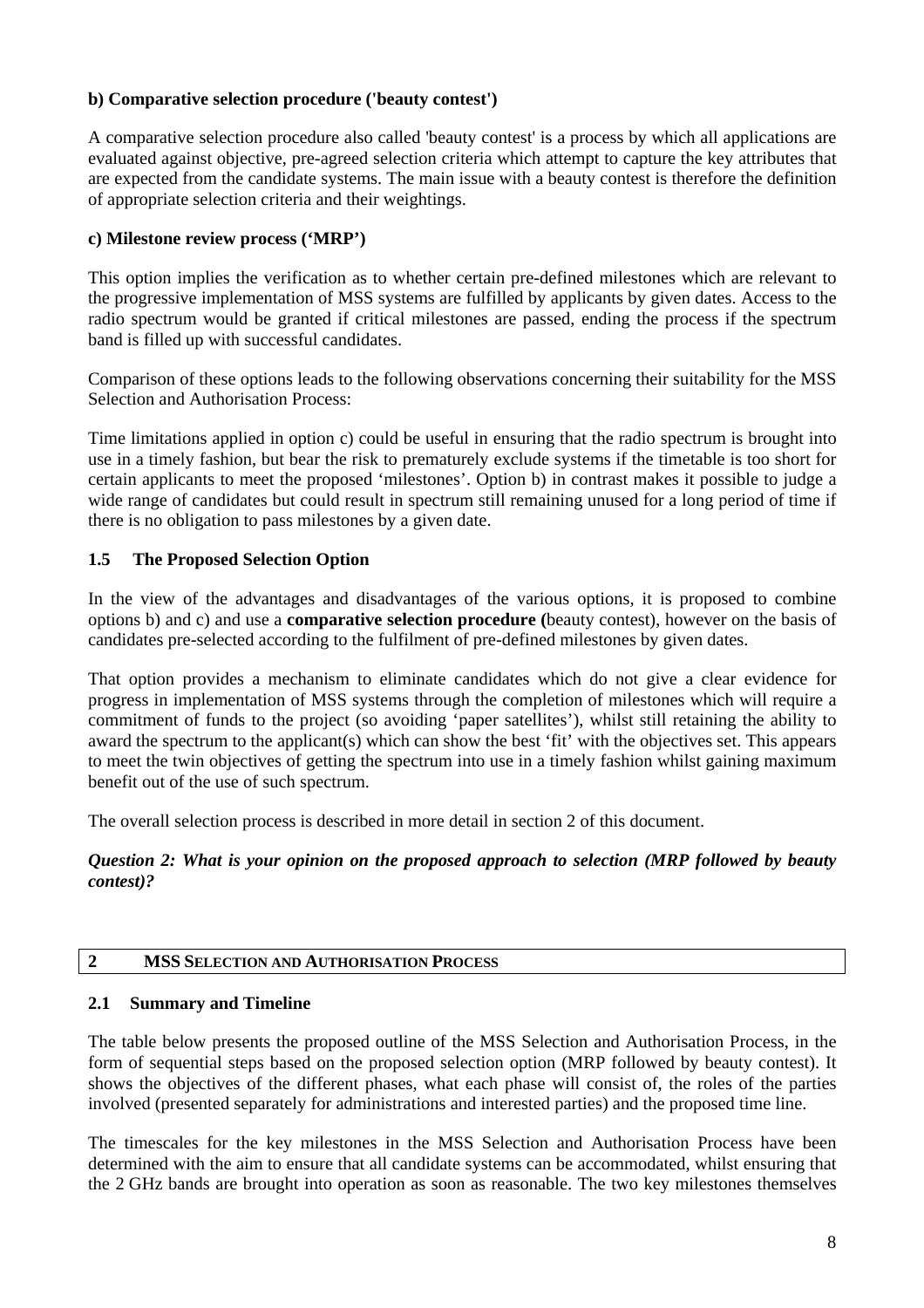define the level of maturity of the candidate MSS systems required to qualify their applications for the stages of  $1<sup>st</sup>$  and  $2<sup>nd</sup>$  assessment.

The full list of milestones is provided as Annex 2 of this document. The key milestones include:

- Milestone 2 Satellite Manufacturing, documented through binding manufacturing contracts; and
- Milestone 5 Gateway Earth Stations, documented through binding construction and installation contracts.

For the purposes of the MSS Selection and Authorisation Process achieving a required milestone would imply achievement of all the preceding milestones (e.g. achieving milestone 5 implies achieving milestones 1 to 5).

Throughout the MSS Selection and Authorisation Process the following rules concerning handling of information and documents shall apply:

- Calls for applications shall be issued centrally;
- Administrations of EU Member States shall be kept informed about applications received.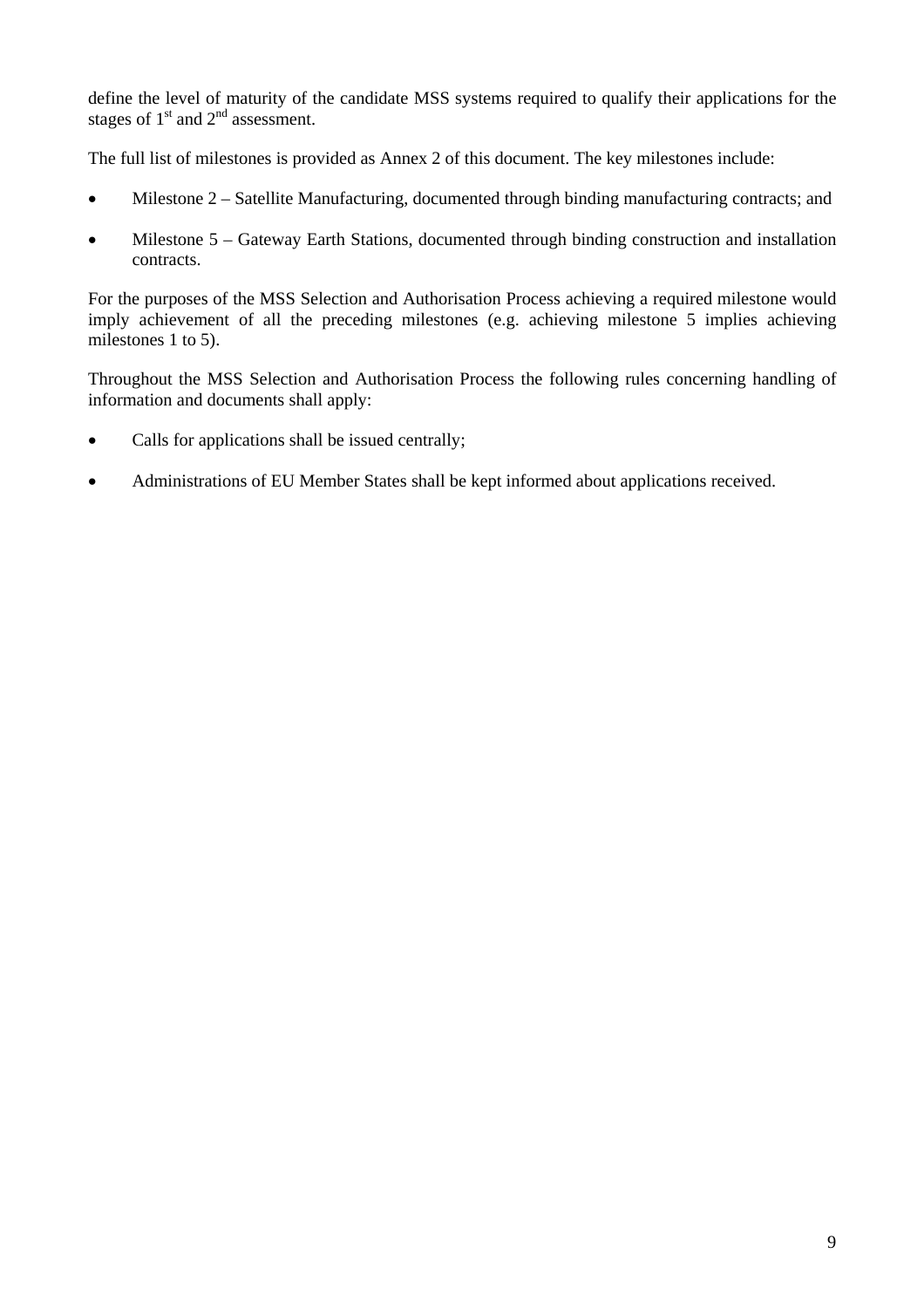## *Overview of the MSS Selection and Authorisation Process*

*Legend: S&A= selection and authorisation.* 

| <b>Phase</b><br><b>Objectives</b>                                                                                                                 | <b>Constituencies</b>                                                                                      | <b>Time line</b><br><i>(tentative)</i> | <b>Administrations of Member States/</b><br><b>Co-ordination - EU Level</b>                                                                                                                                                     |
|---------------------------------------------------------------------------------------------------------------------------------------------------|------------------------------------------------------------------------------------------------------------|----------------------------------------|---------------------------------------------------------------------------------------------------------------------------------------------------------------------------------------------------------------------------------|
|                                                                                                                                                   |                                                                                                            | 30/3/2007                              | Launch of public consultation on the overall<br>S&A framework. Request of voluntary<br>information from interested parties on their<br>anticipated spectrum requirements, coverage,<br>services, dates of commercial operation. |
| <b>PUBLIC CONSULTATION &amp;</b><br><b>ADOPTION / PUBLICATION OF</b><br><b>FRAMEWORK</b><br>Transparency / early<br>announcement of the selection | <b>Comments on overall S&amp;A</b><br>framework. Informal<br>expressions of interest by<br>candidates.     | 30/5/2007                              | Receipt of informal expressions of interest and<br>responses to consultation document.                                                                                                                                          |
| procedures; obtaining feedback;<br>gain better understanding of<br>demand for spectrum; legal                                                     |                                                                                                            | 30/6/2007                              | Formal proposal of the S&A framework for<br>2 GHz MSS.                                                                                                                                                                          |
| certainty.                                                                                                                                        |                                                                                                            | 31/3/2008                              | Adoption and publication of the S&A framework<br>for 2 GHz MSS.                                                                                                                                                                 |
|                                                                                                                                                   |                                                                                                            | 30/4/2008                              | Adoption and publication of the detailed<br>requirements of the MSS S&A process.                                                                                                                                                |
|                                                                                                                                                   |                                                                                                            | 30/4/2008                              | Issue of the 1 <sup>st</sup> call for applications.                                                                                                                                                                             |
| <b>FIRST CALL FOR APPLICATIONS</b><br><b>Establishing list of eligible</b><br>candidates; validating spectrum<br>requirements by the candidate    | Applications to be sent,<br>including evidence for<br>passing milestones 1-2.<br>Achieving milestones 1-2. | 30/6/2008                              | Receipt of applications. Closure of the list of<br>interested parties.                                                                                                                                                          |
| operators; obtaining information<br>on the planned milestone<br>fulfilment.                                                                       |                                                                                                            | 31/7/2008                              | Evaluation of responses: short-listing eligible<br>applicants, achieving milestones 1-2. First test<br>of scarcity of spectrum.                                                                                                 |
| <b>SECOND CALL FOR</b><br><b>APPLICATIONS</b>                                                                                                     |                                                                                                            | 31/8/2008                              | Call for more detailed applications from eligible<br>applicants.                                                                                                                                                                |
| Obtaining detailed information on<br>applicants' MSS projects.                                                                                    | <b>More detailed applications</b><br>to be sent, including<br>evidence concerning<br>milestones 1-5.       | 31/10/2008                             | Receipt of more detailed applications.                                                                                                                                                                                          |
| <b>FINAL SELECTION</b><br><b>Establishing list of eligible</b>                                                                                    | Additional evidence sent of<br>meeting milestones 1-5, if<br>required. Achieving<br>milestones 1-5.        | 31/12/2008                             | <b>Short-listing eligible</b><br>applicants who have<br>achieved milestones 1-5. Second test of<br>spectrum scarcity.                                                                                                           |
| candidates; scarcity test. Ranking<br>of applications, selection of<br>operators.                                                                 |                                                                                                            | 31/1/2009                              | Evaluation of the eligible applications, based on<br>the pre-defined criteria: scoring candidate<br>applications. Selection of applicants by ranking.<br>Validation of the results at the EU level.                             |
| <b>AUTHORISATION</b>                                                                                                                              |                                                                                                            |                                        |                                                                                                                                                                                                                                 |
| Assignment of usage rights at<br>national level.                                                                                                  |                                                                                                            | 28/2/2009                              | Individual MS to grant the spectrum usage<br>rights, where required.                                                                                                                                                            |
| <b>COMPLETION OF THE S&amp;A</b><br><b>PROCESS</b><br><b>Bringing MSS into service and</b><br>achieving pan-EU service<br>coverage.               | <b>Evidence</b><br>concerning<br>milestones 6-9 to be sent.<br>Achieving milestones 6-9.                   | 1/1/2011                               | Validation of evidence provided.                                                                                                                                                                                                |

*Question 3: To what extent is the overall timing for the MSS Selection and Authorisation Process adequate to ensure that as many candidate systems as possible will have a fair and non-*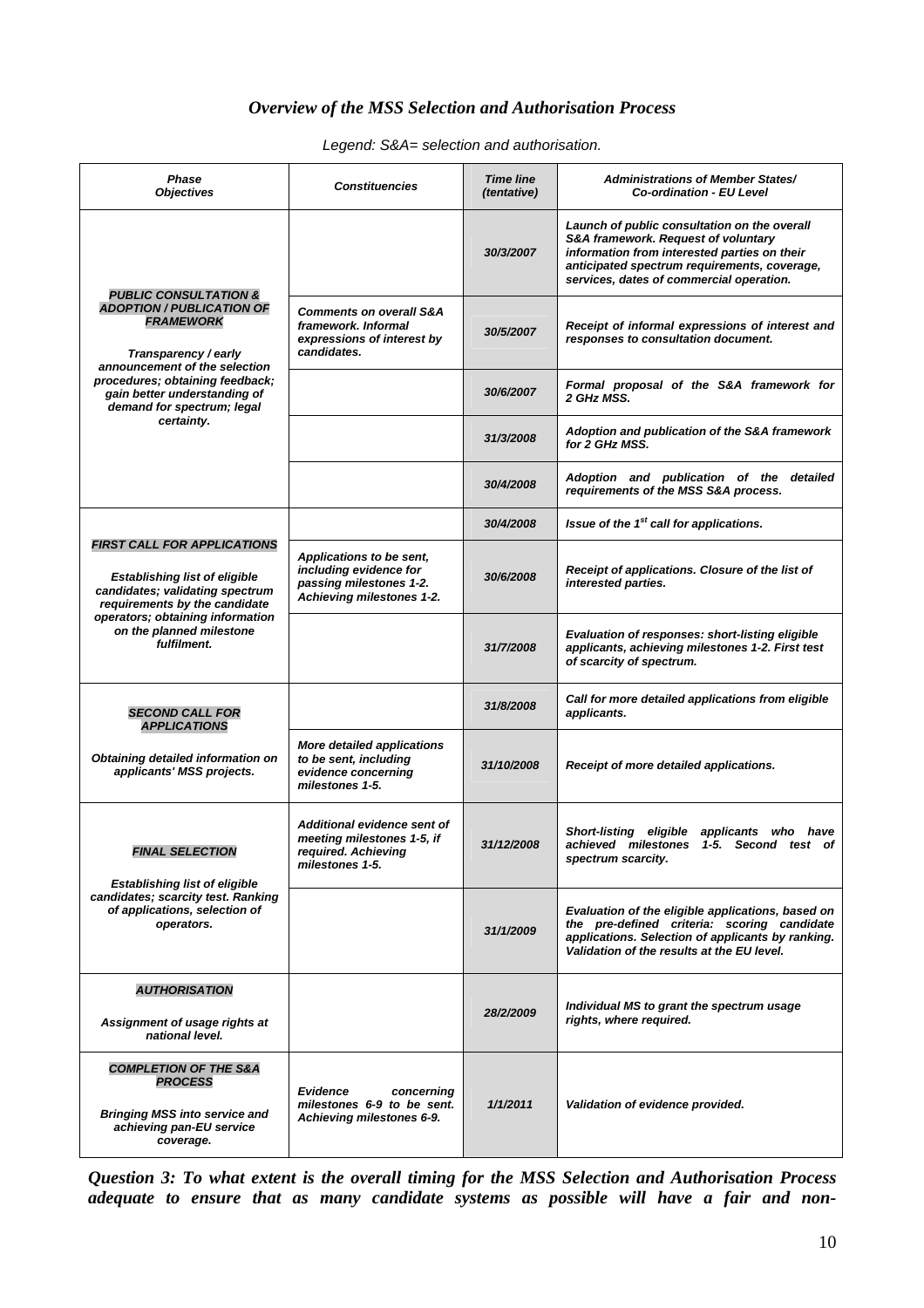*discriminatory opportunity to take part in the selection process, whilst ensuring that the 2 GHz bands are brought into operation in a timely fashion? What is your opinion on the timings of specific phases of the MSS Selection and Authorisation Process?* 

*Question 4: What is your opinion on the milestones themselves and their sequence? To what extent are milestones 2 and 5 the proper ones to be met for, respectively, the first and second application?*

<span id="page-10-0"></span>The different phases shown in the table are described in more detail below.

## **2.2 The Public Consultation & Adoption / Publication of Framework Phase**

This document represents the beginning of the public consultation phase of the MSS Selection and Authorisation Process which is being launched at the EU and national levels. Launching of the public consultation was supported by the  $24<sup>th</sup>$  meeting of the Communications Committee ('COCOM') that took place on 7 February 2007.

Building on the responses to this consultation document, the final MSS Selection and Authorisation Process will be developed, including full descriptions of each phase, and the necessary legal instruments. Section 4.1 of this document briefly describes the EC legal instrument proposed in this document - a Council and Parliament Decision based on Article 95 of the EC Treaty.

## <span id="page-10-1"></span>**2.3 First Call for Applications Phase**

The next step will be a formal call for applications addressed to all parties that wish to be considered in the selection process.

The information requested will include details of spectrum requirements and expected progress against the planned milestones (as defined in Annex 2 of this document) and include the date at which the system is planned to be in commercial operation. In addition, each application must include evidence that milestones 1-2 have been met.

This represents the start of the formal selection process and the subsequent selection process will be limited to those systems which have been submitted through completed applications.

While applicants manifesting interest during this call may be asked to outline how they intend to meet the milestones (e.g. an indication of achieved milestones or timing foreseen for achieving outstanding milestones), the situation of the different players as for the fulfilment of milestones would at this stage not be used to eliminate manifestations of interest, except for milestones 1-2 as described below.

The first step in the evaluation of the results of the call for applications would be to eliminate those applications which do not provide sufficient evidence for having passed the threshold milestones 1-2. Sufficient evidence will only be considered to have been provided where a binding contractual agreement can be shown to exist. Only the remaining applicants would be considered eligible for the subsequent selection process.

The second step would be to determine whether or not there is spectrum scarcity. If the responses to the call for applications demonstrate that all the eligible candidates can be accommodated within the available radio spectrum the conclusion would be that there is no scarcity. In that case spectrum will be awarded to the candidate systems. The successful candidates will have to meet all the milestones according to the agreed timetable, as well as any minimum requirements which may be imposed in the context of an Article 95 Decision.

No consideration will be taken of which country made the International Telecommunications Union (ITU) filing for MSS systems included in the application.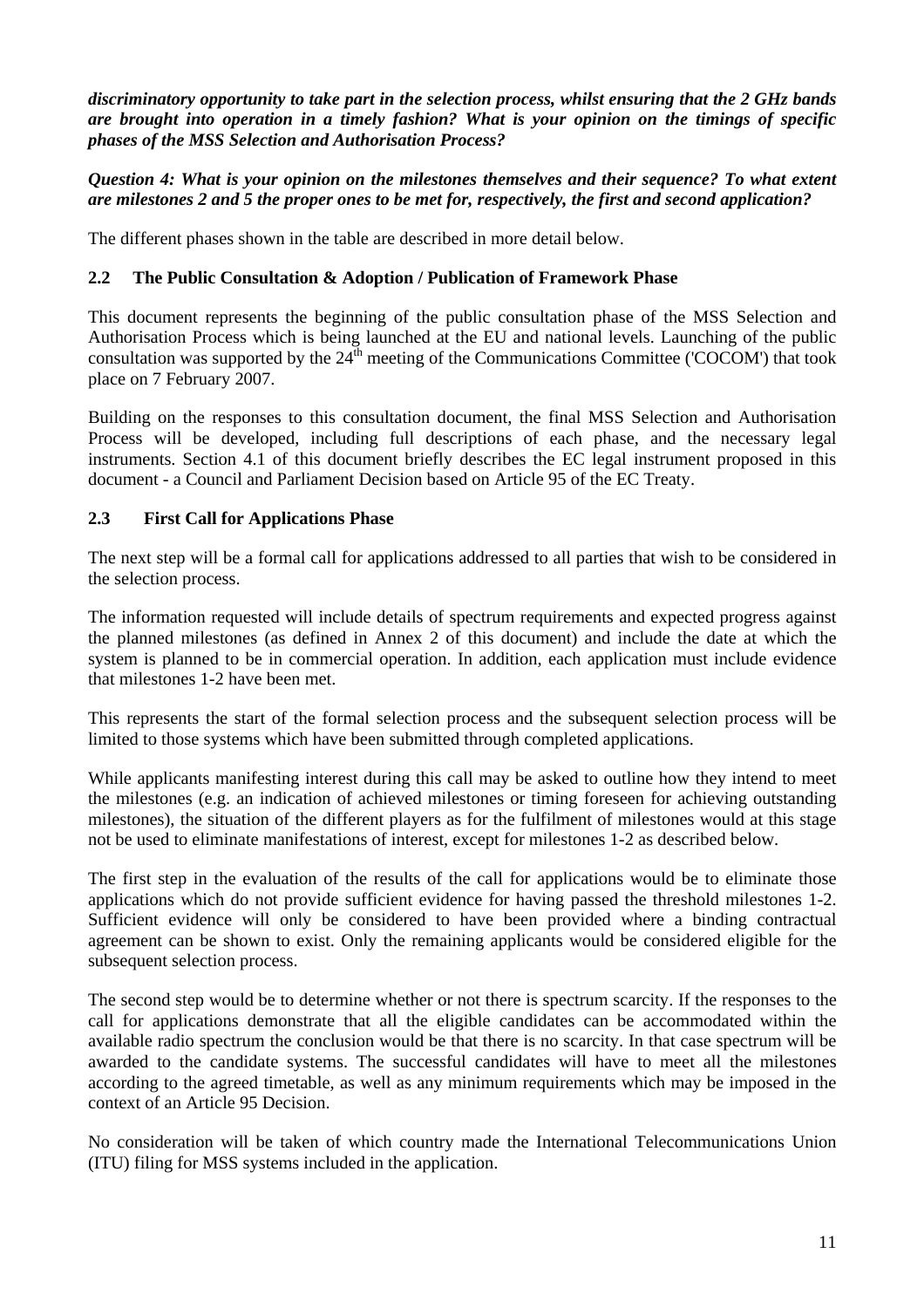While the first call for applications is intended to gain better understanding on possible spectrum scarcity and possibly eliminate less serious candidates ('paper satellites'), removing this stage might simplify the overall MSS Selection and Authorisation Process.

## *Question 5: What is your opinion on a possibility of removing the first call for applications phase from the MSS Selection and Authorisation Process?*

## <span id="page-11-0"></span>**2.4 Second Call for Applications Phase**

If, following the  $1<sup>st</sup>$  call for applications phase, there is found to be spectrum scarcity, a final stage of the selection process will be necessary. Candidates that have submitted successful applications, including evidence of meeting milestones 1-2, would be invited to submit final bids requesting authorisation. These bids would have to include evidence that also milestones 3-5 would have been or could be met by 31 December 2008.

Applicants would be required to provide specific statements as to the extent to which they meet the selection criteria, providing clear references to the relevant sections of their business plan which support these claims.

The Applicants would also be required to provide a full business plan for the system (an indicative format is proposed in Annex 3 of this document).

The evaluation of the bids would first be used to eliminate those applications which do not give sufficient evidence of meeting the threshold milestones 3-5. Only the remaining applicants would be considered eligible to the subsequent selection process.

The second step would be to determine whether there still remained spectrum scarcity. As was done previously, if it is found that all the candidates submitting bids and demonstrating compliance with milestones 3-5 can be accommodated within the available radio spectrum the conclusion would be that there is no scarcity and the process could go directly into the authorisation (assignment of spectrum) phase, subject to meeting all the milestones according to the agreed timetable, as well as any minimum requirements which may be imposed in the context of an Article 95 Decision.

## <span id="page-11-1"></span>**2.5 Final Selection Phase**

If however, scarcity is found, it will be necessary to proceed with the selection process through the ranking of suitable applicants.

Applicants will be awarded an overall rank based on the extent to which they meet the criteria. Applicants' business plans will be used to build an understanding of the applicants' capacity to meet the milestones and the commitments made against the selection criteria. Applicants will then be ordered in terms of ranking with the highest rank accorded the first place. The applicant with the highest rank will be awarded the spectrum demanded; the remaining spectrum will then be assigned to those with lower ranks, in order of decreasing rank order.

Based on a survey by CEPT,<sup>5</sup> 13 systems were identified with an intention to operate in the  $2 \text{ GHz}$ bands, most intending to incorporate CGCs. The total amount of spectrum required by these systems significantly exceeds the 2 x 30 MHz available. Therefore, in case of spectrum scarcity, the intention is to impose a strict limit on the maximum amount of spectrum which any individual MSS system will be assigned, which is proposed to be limited to 15 MHz in each direction of transmission. This limitation would allow selection of at least two winning applicants while leaving sufficient scope for different types of spectrum requests (in any case the amount of radio spectrum obtained by each selected operator should be in line with what was requested for ensuring viable commercial operations).

 5 ECC(06)097 Annex 14, reflecting the situation as of July 2006.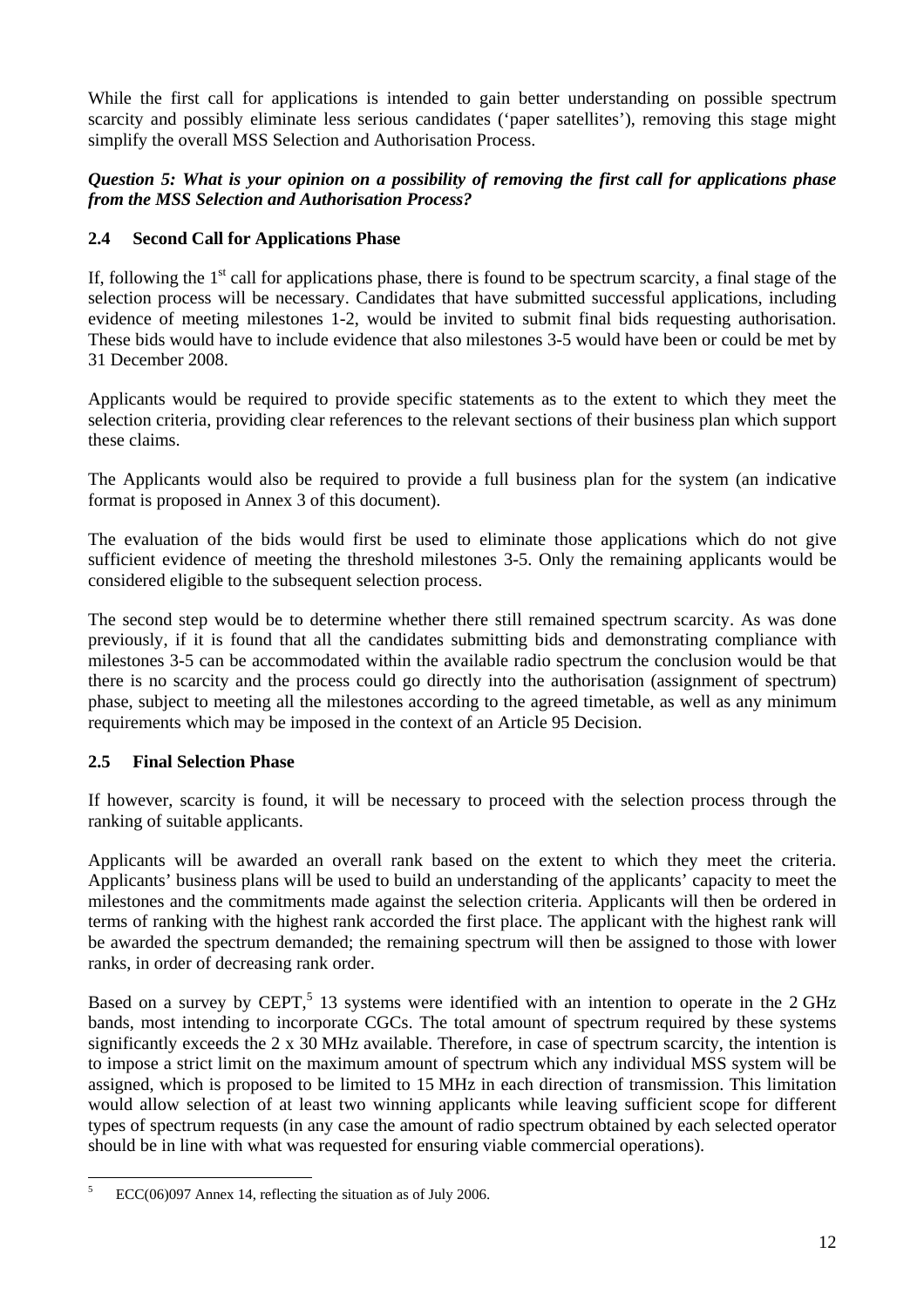The proposed methodology would in effect determine the number of rights of use dependent on the ranking of the applicants during the selection process in combination with their spectrum requirements. In contrast, there is currently no intention to limit or pre-empt the number of rights of use to be granted, should no spectrum scarcity be demonstrated.

*Question 6: What is your opinion on the proposed ranking / spectrum award option? What is your opinion on the proposed limitation of the maximum amount of spectrum which any individual MSS system could be assigned to 15 MHz in each direction of transmission? Do you have any proposals for alternative methods which could be used to select successful candidate systems?*

## <span id="page-12-0"></span>**2.6 Assignment of Spectrum (Authorisation) Phase**

Following the selection of the winning applicants it is proposed that according to a pre-agreed common framework each Member State will authorise the selected systems in a common agreed timeframe and identified specific spectrum range used by each authorised party, as well as the common conditions attached to the rights of use of spectrum. Member States will authorise the selected MSS systems in accordance with national legislation.

## <span id="page-12-1"></span>**2.7 Completion of the Selection and Authorisation Process**

Following the granting of rights of use, the progress of the applicants' systems against milestones 6-9 will continue to be monitored. The intention is to set a deadline of 1 January 2011 by when all the milestones must be met by all the winning applicants.

In order to monitor individual operator's progress towards milestone 9, regardless of whether a beauty contest has been undertaken, successful operators will be required, as a condition of the authorisation, to provide an annual report, detailing its status against its business plan as provided in the winning bid.

## <span id="page-12-2"></span>**3 SELECTION CRITERIA**

## <span id="page-12-3"></span>**3.1 Principles Underpinning the Selection Criteria**

The Selection Criteria must be in accordance with the following principles:

- a) They must be objectively justified and proportionate;
- b) They must be transparent i.e., can be easily understood by potential applicants and can be verified by the assessing bodies;
- c) They must be non-discriminatory i.e., do not unduly discriminate between different satellite applications/operators.

## <span id="page-12-4"></span>**3.2 List of Criteria**

The following criteria have been identified for the purposes of the beauty contest:

## • **Ensuring the Pan-EU Geographic Coverage**

This criterion would be used to assess the geographic service areas of specific candidate MSS systems. The criterion comprises two sub-criteria: *number of EU Member States included in the service area* and *degree of geographical coverage in each EU Member State* - based on the applicant's declaration on the service area of the mobile satellite system that will be completed at milestone 9 (as indicated in its application).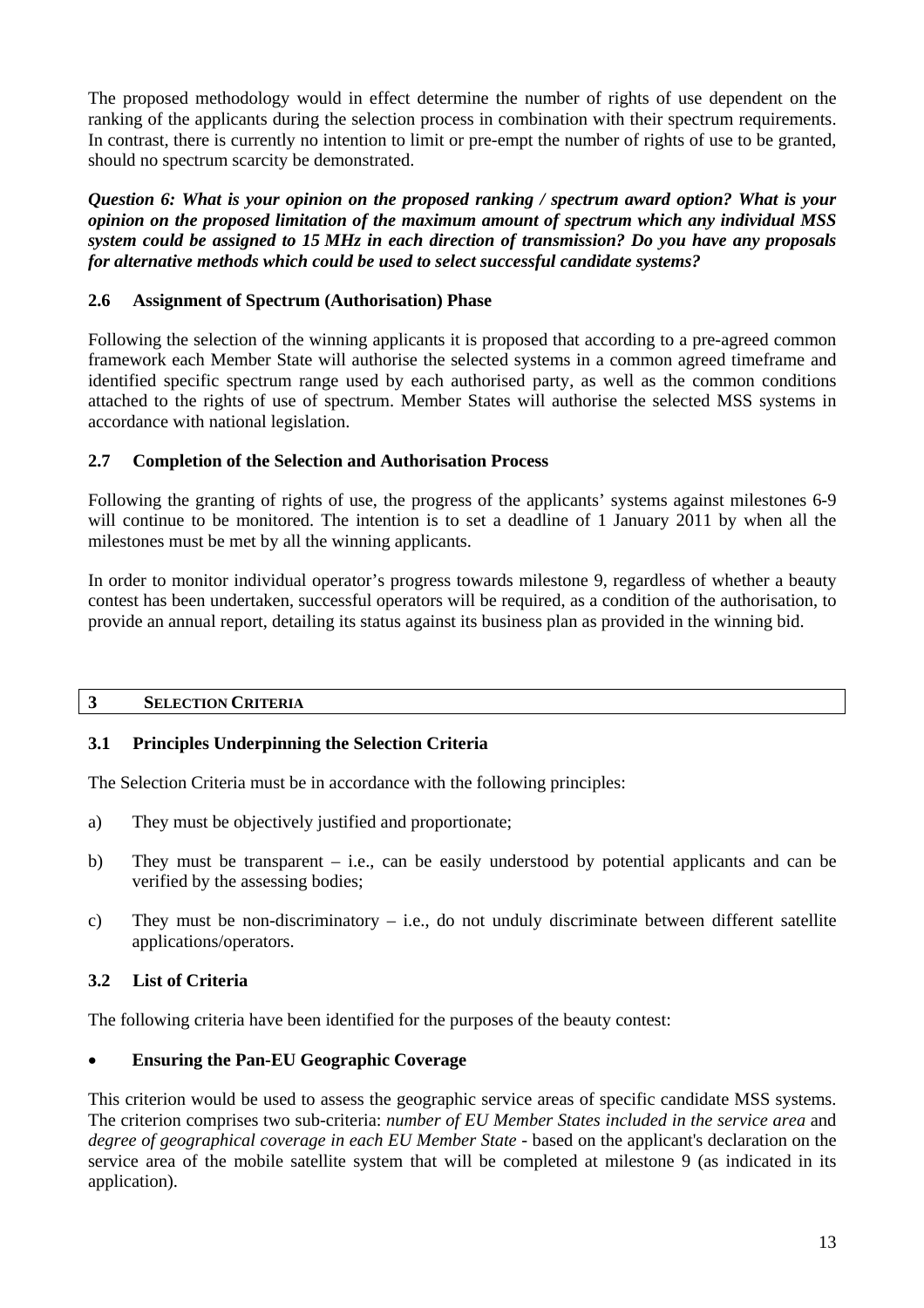## • **Creating Consumer and Competitive Benefits**

This criterion would be used to assess the consumer and competitive benefits which specific candidate MSS systems will provide, in addition to those consumer benefits identified within the other criteria. The definition of this criterion is therefore deliberately limited to the following three sub-criteria: *infrastructural competition* - different platforms and technologies can introduce competition between the providers thereby increasing choice of providers at competing prices; *service competition* - diversity and choice of services can increase demand; innovation creates further demand and can increase consumer welfare; *date(s) of commercial service –* earlier availability of services could provide additional consumer benefit.

## • **Compliance with the Spectrum Efficiency Objective**

This criterion would be used to assess spectrum efficiency of specific candidate MSS systems. The criterion includes four sub-criteria: *total amount of spectrum required*, *effective management of frequencies*, *satellite system performance* (satellite frequency re-use pattern and data rate per MHz) and *coverage performance per MHz*.

## • **Compliance with Other Public Policy Objectives**

This criterion would be used to assess the extent to which specific candidate MSS systems contribute to achieving certain public policy objectives not dealt with by the three preceding criteria. The criterion comprises three sub-criteria: *ensuring provision of vital public interest services* (i.e. public protection and disaster relief), *integrity and security of services* and *coverage of rural areas in the EU*.

#### <span id="page-13-0"></span>*Question 7: What is your opinion on the proposed selection criteria?*

#### **3.3 Assessment of Compliance with the Criteria**

It is suggested that for the purposes of assessment of applications the following weights are associated with the criteria:

| $\bullet$ | <b>Ensuring the Pan-EU Geographic Coverage</b>           | 40 $\%$ |  |
|-----------|----------------------------------------------------------|---------|--|
| $\bullet$ | <b>Creating Consumer and Competitive Benefits</b>        | $20\%$  |  |
| $\bullet$ | <b>Compliance with the Spectrum Efficiency Objective</b> | $20\%$  |  |
| $\bullet$ | <b>Compliance with Other Public Policy Objectives</b>    | $20\%$  |  |

The assessment of compliance with the criteria would comprise the following stages:

- a) A score assigned for each application against each criterion, taking account of the extent of fulfilment of the criterion and the credibility of the evidence submitted;
- b) The criterion weighting multiplied by each applicant's criterion score, providing an applicant's weighted score;
- c) A summation of each applicant's weighted scores.

*Question 8: What is your opinion on the use of scoring and weighting as an appropriate mechanism to select MSS operators? To what extent are these weightings appropriate? Have you any suggestions for a more appropriate mechanism which would meet the objectives of the assessment?*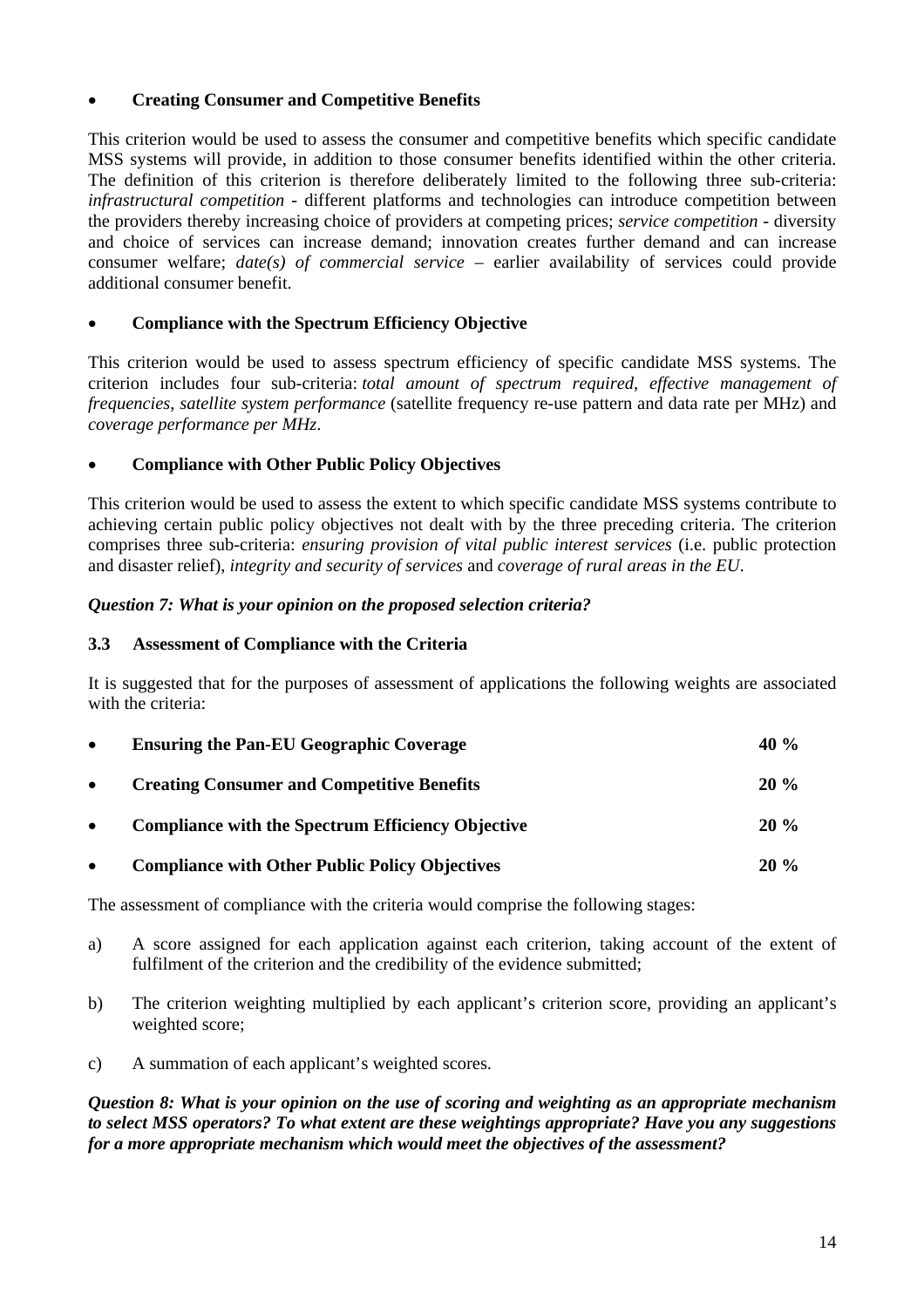#### <span id="page-14-1"></span><span id="page-14-0"></span>**4 LEGAL AND REGULATORY ISSUES**

## **4.1 The EU Legal Framework**

In order to coordinate at the EU level the MSS Selection and Authorisation Process, the following two alternative instruments have been considered:

- A recommendation based on Article 19 of the Framework Directive ('Article 19 Recommendation');
- A decision based on Article 95 of the EC Treaty ('Article 95 Decision').

Article 19 Recommendations make specific recommendations but do not produce legally binding effects. Nevertheless, Member States must ensure that their national regulatory authorities take the utmost account of these recommendations. Any diverging national regulatory authority further has the duty to inform the Commission, giving its reasoning for any divergence from the Recommendation (see Article 19 of the Framework Directive 2002/21/EC).

A Council and Parliament Decision based on Article 95 of the EC Treaty on the other hand is binding in nature. However, it implies a proposal from the Commission and co-decision by the European Parliament and the Council.

Even though adoption of an Article 19 Recommendation could require several months less than adoption of an Article 95 Decision, the former is not considered as an appropriate legal instrument to provide a framework for the MSS Selection and Authorisation Process:

- a) Only the Decision can give the legal certainty stakeholders need;
- b) In a Recommendation scenario, applications would have to be collected and assessed by all Member States individually, following guidance on the criteria contained in the Article 19 Recommendation. However, Member States might still adopt separate approaches with the consequence that a non-fragmented outcome could not be guaranteed.

Therefore it is envisaged that the Commission could propose an Article 95 Decision to provide legal certainty to the MSS Selection and Authorisation Process. The specific role of this Decision could consist in:

- a) Establishing the main elements of the MSS Selection and Authorisation Process, including timetable and milestones, selection criteria, the link between the results of the selection coordinated at the EU level and the national authorisations, co-ordinated enforcement procedure;
- b) Providing a legal basis for co-ordination pursuant to comitology procedures of the detailed methodology of evaluation of applications as well as for a coherent selection of applicants to be implemented by Member States.

The table "Overview of the MSS Selection and Authorisation Process" contained in section 2.1 of this document assumes that an Article 95 Decision would be adopted and published by 31 March 2008. **It must be stressed that feasibility of such a comparatively quick adoption is conditional upon widespread support of both Member States and members of the European Parliament**.

#### <span id="page-14-2"></span>**4.2 Common Conditions to Be Attached to MSS Authorisations**

Common conditions which would be applied to all rights of use (whether for satellite components or CGCs) include: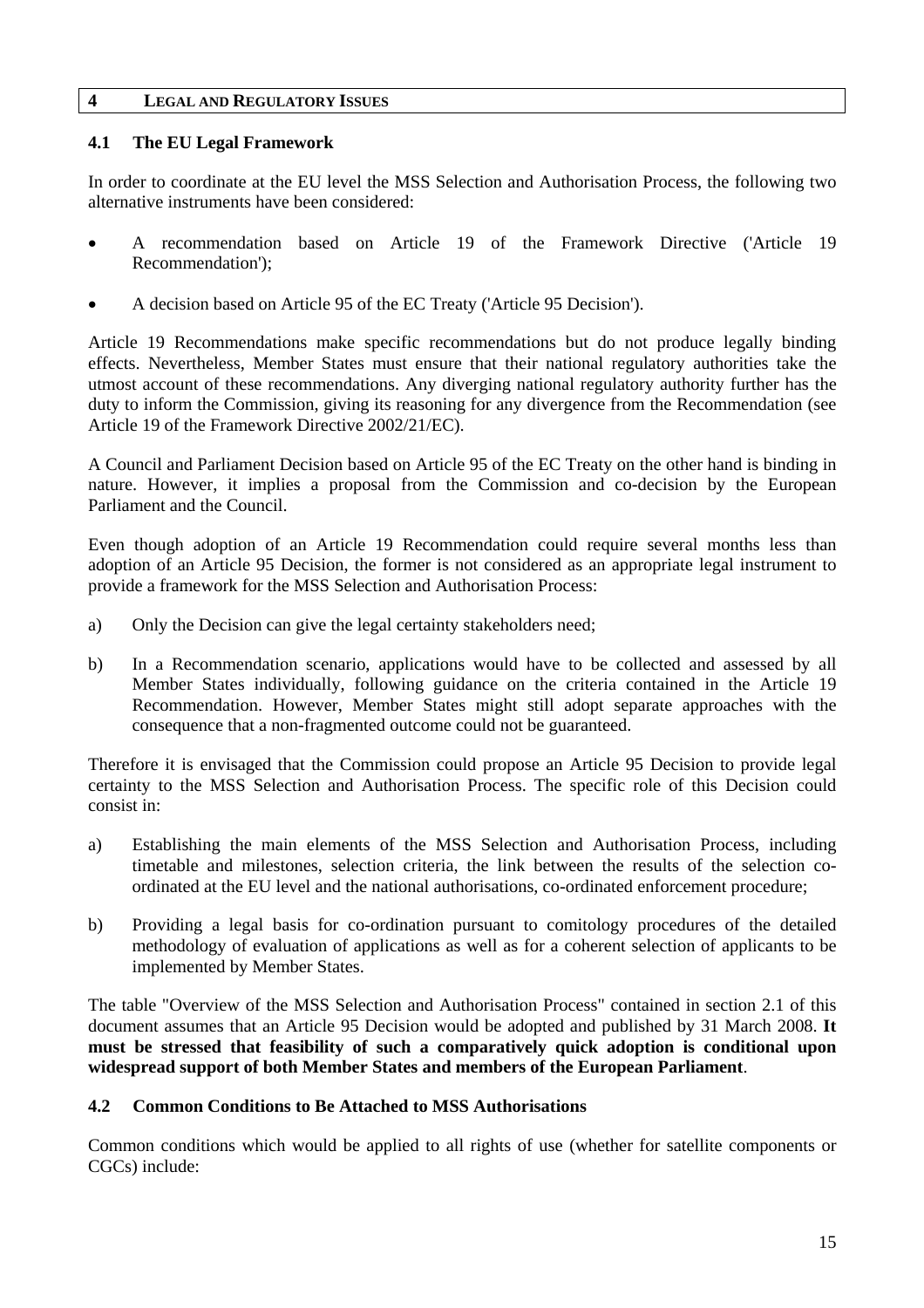- The designation of the service for which rights of use are granted, i.e. mobile satellite services (MSS);
- The commitment to meet all the milestones according to the agreed timetable as well as the commitments undertaken in the context of the beauty contest or the minimum requirements which may be imposed in the context of an Article 95 Decision, as the case may be;
- Maximum duration.

Other conditions that may be attached to the MSS satellite component rights of use in accordance with the EU regulatory framework for electronic communications and applicable national laws and regulations include (a) usage fees and conformity with provisions for the avoidance of harmful interference and for the limitation of exposure of the general public to electromagnetic fields from Part B of the Annex to the Authorisation Directive; as well as (b) all the conditions listed in Parts A and C of the Annex to the Authorisation Directive, such as administrative charges, environmental and town and country planning requirements, granting of access rights and rights of way, network security and integrity.

In line with section 4.3 of this document, no *a priori* restrictions are suggested on other conditions that may be attached to the CGCs rights of use in accordance with the EU regulatory framework for electronic communications (in particular the Authorisation Directive) and applicable national laws and regulations.

*Question 9: To what extent are the proposed common conditions to be applied to the rights of use of the 2 GHz MSS spectrum sufficient and appropriate? What would be the appropriate maximum duration of these rights of use?* 

## <span id="page-15-0"></span>**4.3 Authorisation of CGCs**

Commission Decision 2007/98/EC on the harmonised use of radio spectrum in the 2 GHz frequency bands for the implementation of systems providing mobile satellite services allows for the inclusion of CGCs i.e. ground based station(s) used at fixed locations, which are an integral part of the mobile satellite system and controlled by the satellite resource and network management system. They will use the same direction of transmission and the same portions of frequency bands as the associated satellite components and shall not increase the spectrum requirement of its associated mobile satellite system.

Whilst Member States have agreed that the authorisation of the satellite component would best be undertaken within an EU context, it is considered that the spectrum assignment and authorisation regime for the use of CGCs should be dealt with at national level. It remains necessary however, to ensure the compatibility of the CGC authorisations with the selection and authorisation of the satellite component.

In particular, Member States would:

- Not proceed to authorisation of CGCs before the EU level co-ordinated selection of MSS operators is completed;
- Grant, to those MSS operators authorised to use the 2 GHz bands for satellite component, the right of use for national CGCs, if and when requested within the service area of the satellite;
- Provide that CGCs may continue operating for a maximum period of 18 months, in case of failure of the satellite component<sup>6</sup>.

 $\frac{1}{6}$  As indicated in the Commission Decision 2007/98/EC designating the 2 GHz frequency bands (1980 – 2010 MHz and 2170 – 2200 MHz) for the use by systems providing mobile satellite services (MSS), "CGCs could also be utilised even if signals are not transmitted through the satellite components".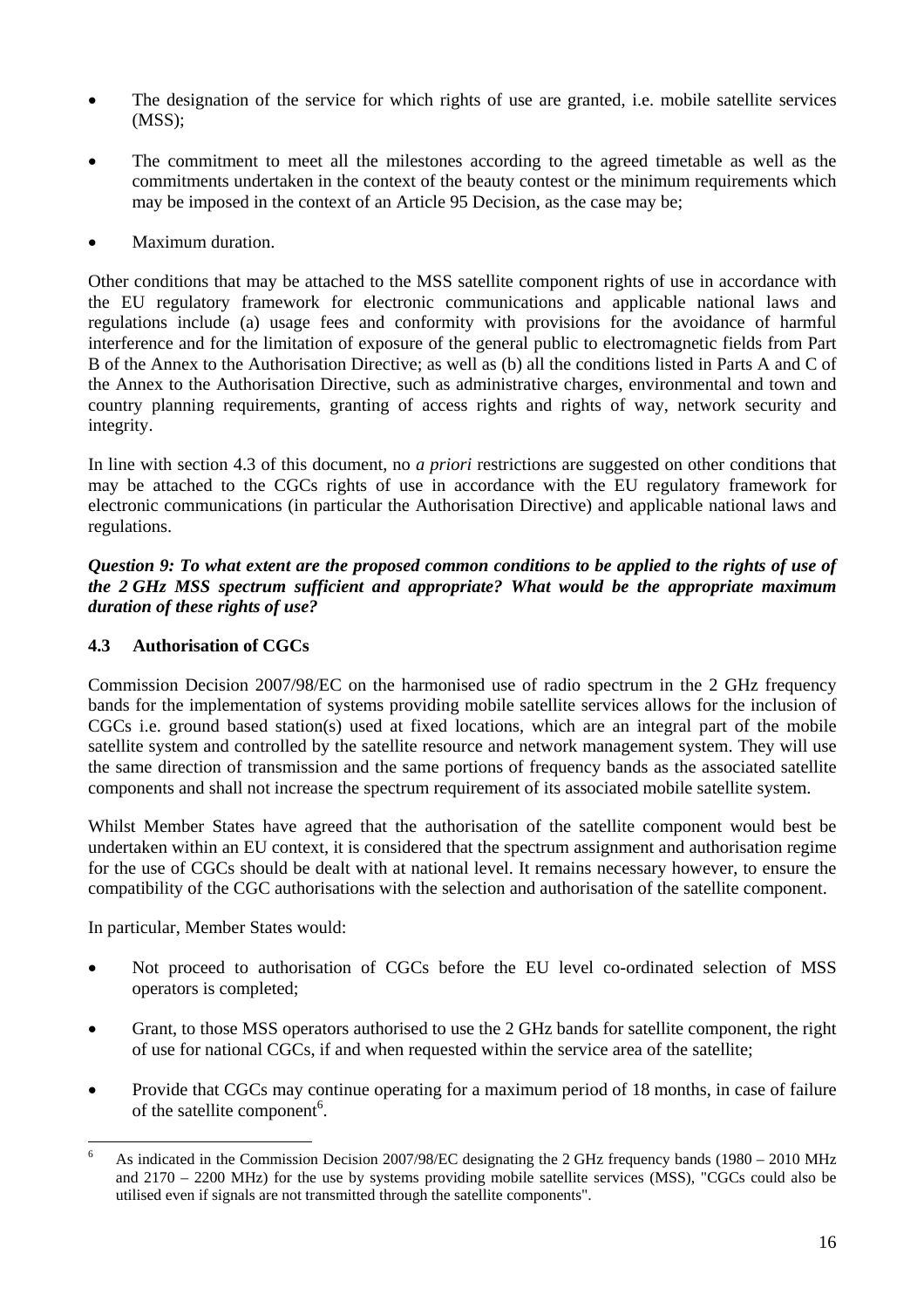Some Member States have indicated their intention to allow bringing CGCs in operation before the satellite component starts functioning subject to safeguards ensuring the eventual operation of the whole MSS system.

## *Question 10: What is your opinion on the proposed arrangements for the authorisation of CGCs?*

## <span id="page-16-0"></span>**4.4 Authorisation Fees**

Individual Member States may levy fees, as appropriate under national authorisation regimes. This may include specific fees in relation to authorisation of CGCs.

## *Question 11: What is your opinion on the proposed arrangements for national authorisation fees?*

## <span id="page-16-1"></span>**4.5 Enforcement Procedures**

It is intended that two layers of enforcement procedures would apply:

As regards CGC rights of use granted on a national basis, the enforcement procedures provided by national laws of respective Member States would apply.

As regards MSS rights of use granted following the MSS Selection and Authorisation Process coordinated at the EU level, a commonly agreed co-ordinated procedure of enforcement would be carried out if, following the authorisation of spectrum, an operator fails to meet any of the agreed milestones or conditions of authorisation.

It is proposed that the co-ordinated procedure of enforcement entails:

- A notification to a MSS operator of its failure to meet any of its obligations stemming from the MSS Selection and Authorisation Process, containing a request to ensure performance of such obligations within a reasonable period of time;
- Revocation of all the rights of use issued by administrations of Member States in case the MSS operator concerned does not cure its non-performance of the relevant obligations within the timeframe stated in the notification.

It is suggested that administrations of Member States would monitor the compliance of the authorised MSS operators against their obligations stemming from the MSS Selection and Authorisation Process. Any information obtained as a result of such monitoring would be shared with administrations of other Member States as well as with the Commission services.

The existing ITU frequency coordination procedures would continue to apply. In particular, in the event of a satellite failure the Member State, through whom the filing was made, can request a suspension of the filing for up to 2 years. If however, the satellite is not brought back into regular use by this time the assignment would be cancelled by the ITU.

In the event that action to revoke spectrum rights of use is undertaken for an individual operator, it would be necessary to develop a further selection and authorisation procedure, for that part of the spectrum which will remain unassigned, which may or may not be based on the framework proposed in this document.

## <span id="page-16-2"></span>**4.6 Appeals Procedures**

The ordinary appeals procedures provided by the EU law and national law of Member States would apply.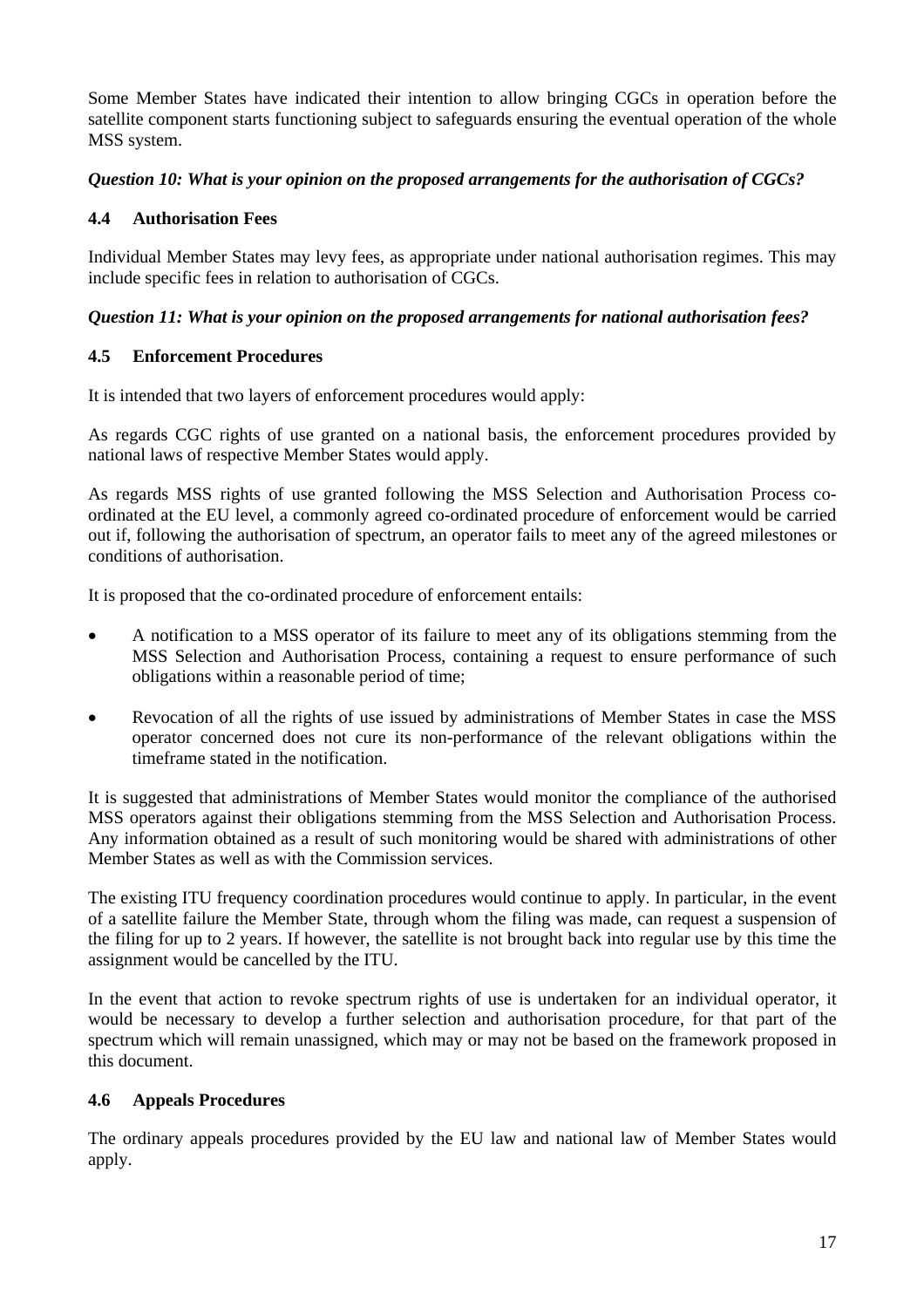#### <span id="page-17-0"></span>**4.7 Regulations of the International Telecommunications Union (ITU)**

Satellite frequency co-ordination must be handled at an international level due to the large satellite coverage areas, unconstrained by national borders. This co-ordination is managed through the ITU filing process which operates on a first come, first served basis. Under this process, satellites that have completed frequency coordination and whose frequency assignments have been recorded in the ITU Master Register are afforded protection from interference. Specifically, coordination agreements protect the satellite receiver from interference from other space and terrestrial systems. Also, administrations agree that emissions from the satellite will not cause harmful interference to their networks. However, ITU frequency coordination does not guarantee that satellite emissions will be received free of interference in all countries. This must be negotiated on a case by case basis except where regional agreements or plans have been adopted.

The ITU imposes strict deadlines on the time by which a satellite is required to become operational following its filing, before the filing is cancelled. The ITU imposes no limit on the number of filings a particular applicant can make. However, a later filing has more coordination constraints than a sooner one and this may change the initial business model for applicants.

Some potential applicants for the 2 GHz bands might have existing ITU filings but it is not intended that the priority invested to these systems under existing ITU filings will be reflected within the proposed selection process.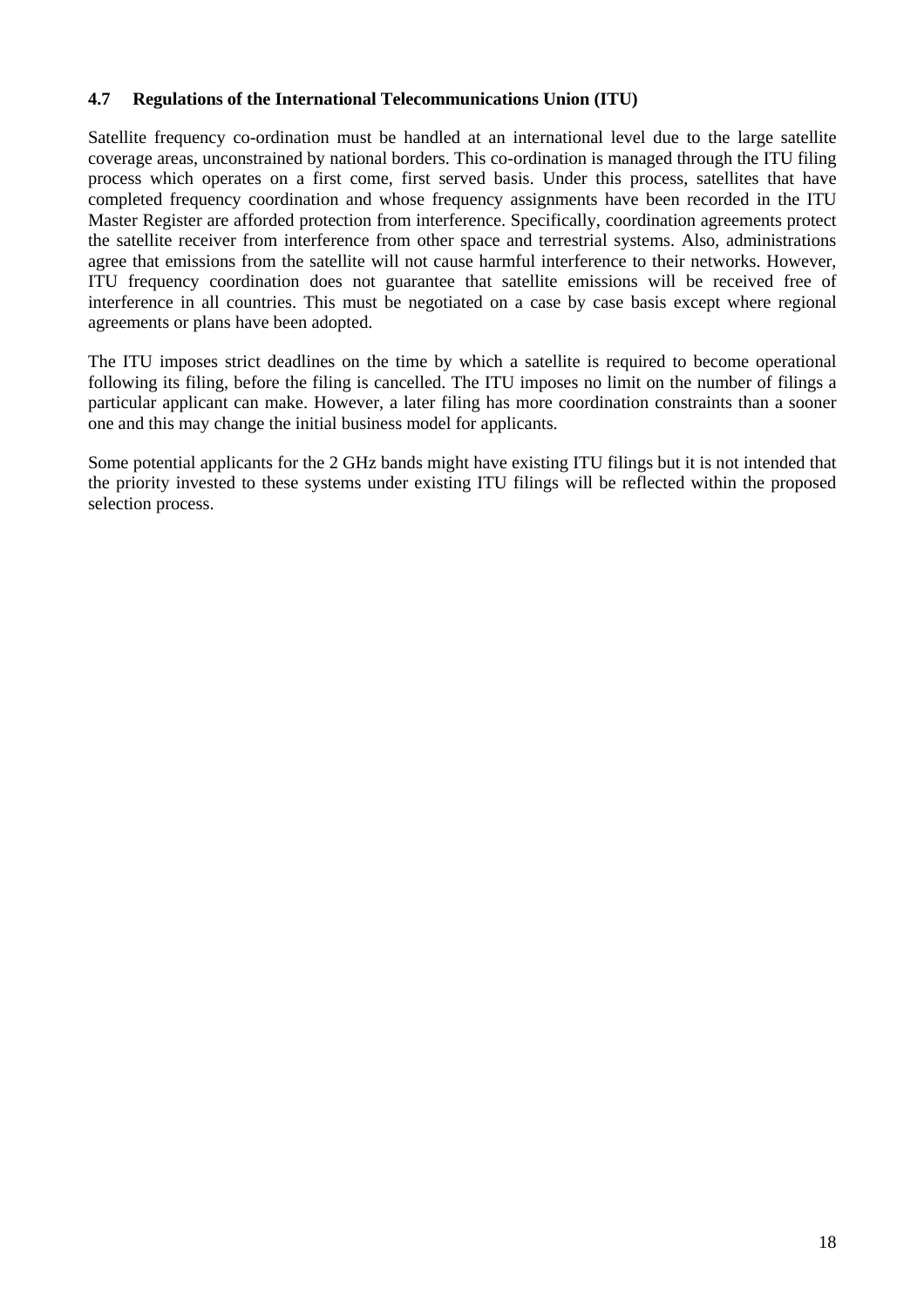#### <span id="page-18-0"></span>**LIST OF ANNEXES:**

- **Annex 1 Commission Decision 2007/98/EC of 14 February 2007 on the harmonised use of radio spectrum in the 2 GHz frequency bands for the implementation of systems providing mobile satellite services**
- **Annex 2 Milestones for the introduction of MSS systems within the bands 1980 2010 MHz and 2170 – 2200 MHz**
- **Annex 3 Proposed business plan format**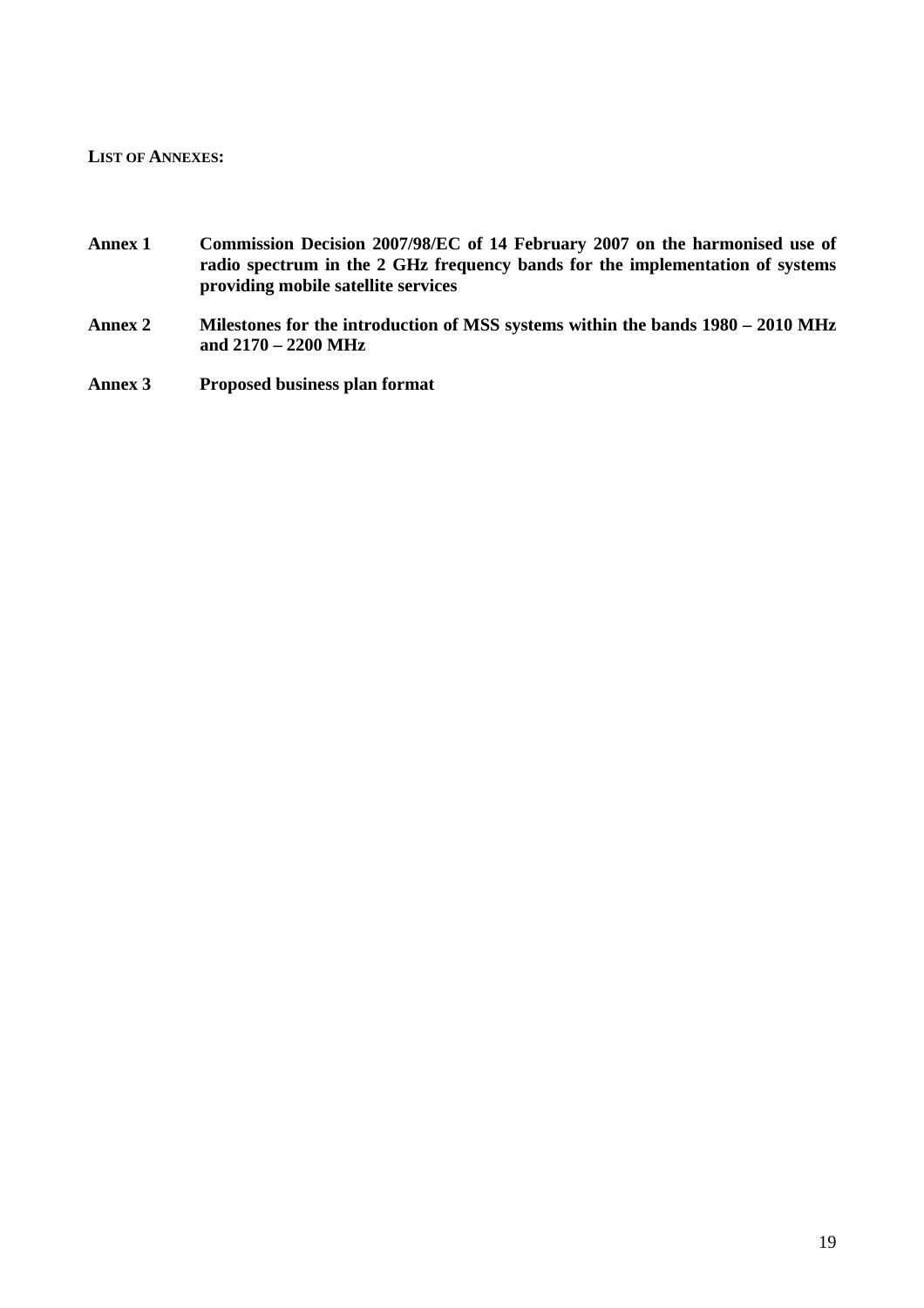#### Commission Decision

#### of 14 February 2007

on the harmonised use of radio spectrum in the 2 GHz frequency bands for the implementation of systems providing mobile satellite services

(notified under document number C(2007) 409)

(Text with EEA relevance)

(2007/98/EC)

#### THE COMMISSION OF THE EUROPEAN COMMUNITIES,

Having regard to the Treaty establishing the European Community,

Having regard to Decision No 676/2002/EC of the European Parliament and of the Council of 7 March 2002 on a regulatory framework for radio spectrum policy in the European Community (Radio Spectrum Decision) [1], and in particular Article 4(3) thereof,

Whereas:

(1) Effective and coherent use of radio spectrum is essential for the development of electronic communications services and can help the European Community to stimulate growth, competitiveness and employment; access to spectrum must be eased to improve efficiency, promote innovation as well as greater flexibility for users and more choice for consumers, while taking into account general interest objectives [2].

(2) The Commission promotes new and innovative communications systems using any kind of technical platform and capable of providing services in the Member States, regionally or at a pan-European level.

(3) In this context, systems capable of providing mobile satellite services (MSS) are seen as an innovative alternative platform able to provide various types of pan-European telecommunications and broadcasting/multicasting services regardless of the location of end users, such as high speed internet/intranet access, mobile multimedia and public protection and disaster relief. These services could improve coverage of rural areas in the Community, thus bridging the digital divide in terms of geography. The introduction of new systems providing MSS would potentially contribute to the development of the internal market and enhance competition by increasing the offering and availability of pan-European services and end-to-end connectivity as well as encouraging efficient investments.

(4) Systems capable of providing MSS should include at least one or more space stations and they could include complementary ground components (CGC), i.e. ground based stations used at fixed locations in order to improve the availability of the mobile satellite service in zones where communications with one or several space stations cannot be ensured with the required quality.

(5) Radio spectrum is available and planned to be used for MSS in the frequency bands 1980 to 2010 MHz and 2170 to 2200 MHz (2 GHz bands), in accordance with decisions taken by the International Telecommunications Union (ITU) at the WARC-92.

(6) A harmonised and efficient use of the 2 GHz bands for systems providing MSS at regional or pan-European level is necessary, in particular due to the scope of satellite signals, which are by nature crossing national borders.

(7) A mandate [3] was issued on 6 October 2005 by the Commission to the CEPT, pursuant to Article 4(2) of Decision No 676/2002/EC, to study the harmonised technical conditions for use of the 2 GHz bands for MSS in the Community. Pursuant to this mandate, the CEPT has submitted its report providing the technical conditions for the use of the 2 GHz spectrum by such systems.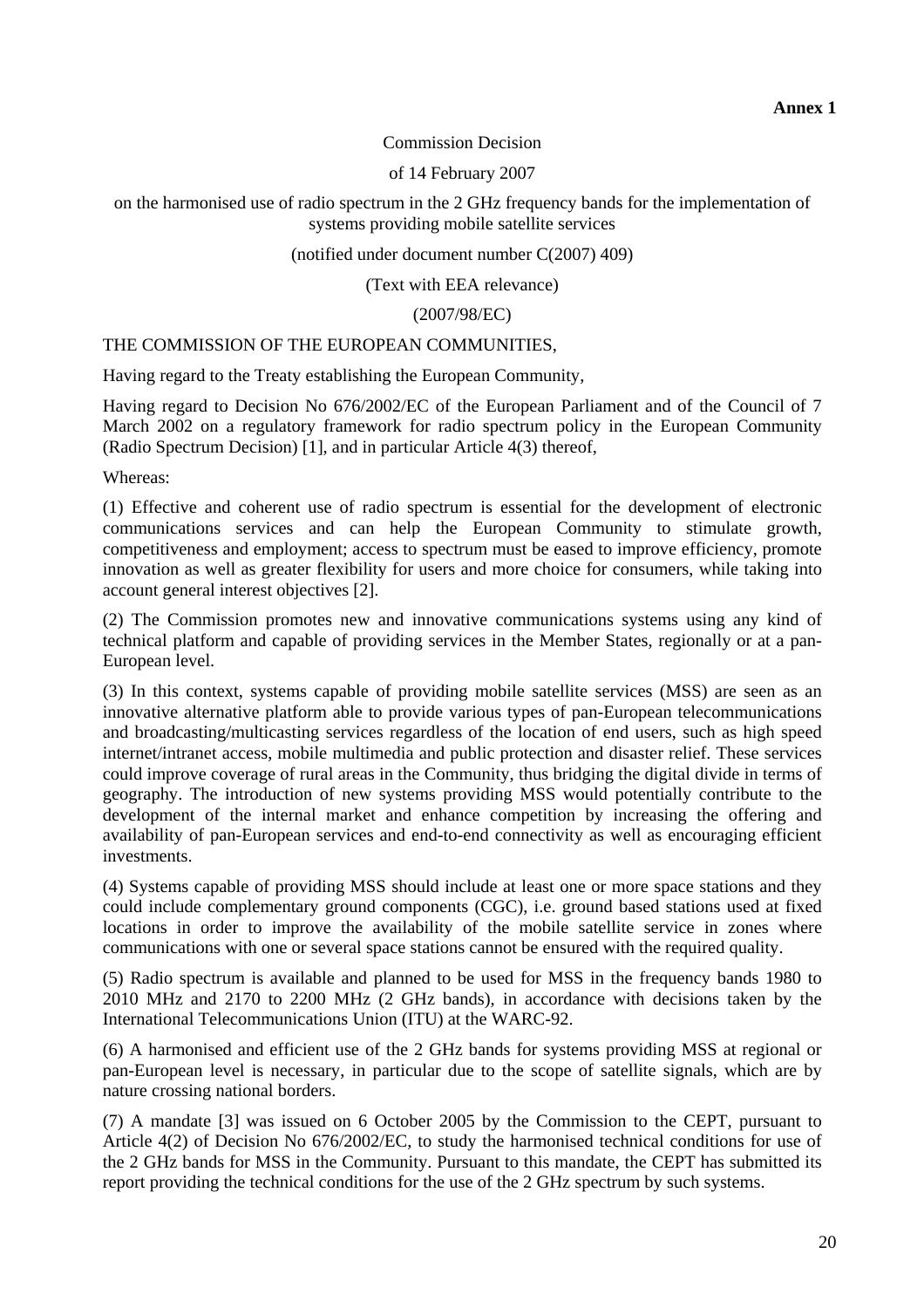(8) The 2 GHz bands are currently unused in most Member States and should, in line with the CEPT technical conclusions, be designated and made available without unnecessary delay in all Member States for systems providing MSS to ensure the development of such systems.

(9) CEPT has concluded that the coexistence of systems capable of providing MSS and systems providing terrestrial-only mobile services in the same spectrum in the 2 GHz bands without harmful interference is not feasible in the same geographical area. Consequently, in order to avoid harmful interference to MSS and inefficient use of spectrum, it is necessary to designate and make available the 2 GHz bands to systems capable of providing MSS on a primary basis. This means that where the 2 GHz bands are used by other systems, which are not capable of providing MSS, these other systems should not cause harmful interference to nor claim protection from systems providing mobile satellite services. According to the CEPT, CGCs would not cause harmful interference, as long as they are an integral part of the system providing MSS, are controlled by the resource and network management mechanism of such system, and are operating on the same portions of frequency band as the satellite components of the system. Under these conditions, subject to an appropriate authorisation regime, CGCs could also be utilised even if signals are not transmitted through the satellite components.

(10) The results of the work carried out pursuant to the Commission mandate should be applied in the Community.

(11) It is appropriate to give priority to systems providing MSS in the 2 GHz bands because other frequency bands, for example those designated for GSM and UMTS/IMT-2000, are available for systems providing terrestrial-only mobile services.

(12) Considering the market developments and evolution of technologies, the need for this Decision, as well as its scope and application, may need to be reviewed in the future, based in particular on assessment by the Commission and on information provided by the Member States.

(13) The provisions of this Decision should be without prejudice to the granting of authorisations for the use of the 2 GHz bands.

(14) The measures provided for in this Decision are in accordance with the opinion of the Radio Spectrum Committee,

HAS ADOPTED THIS DECISION:

#### Article 1

The purpose of this Decision is to harmonise the conditions for the availability and efficient use of the frequency bands 1980 to 2010 MHz (earth-to-space) and 2170 to 2200 MHz (space-to-earth) for systems providing mobile satellite services in the Community.

#### Article 2

For the purposes of this Decision, "systems providing mobile satellite services" are systems capable of providing radiocommunications services between a mobile earth station and one or more space stations, or between mobile earth stations by means of one or more space stations, or between a mobile earth station and one or more complementary ground based stations used at fixed locations.

#### Article 3

1. Member States shall designate and make available as from 1 July 2007 the frequency bands 1980 to 2010 MHz and 2170 to 2200 MHz for systems providing mobile satellite services.

Any other use of these bands shall not cause harmful interference to systems providing mobile satellite services and may not claim protection from harmful interference caused by systems providing mobile satellite services.

2. Any complementary ground based station shall constitute an integral part of the mobile satellite system and shall be controlled by the satellite resource and network management system. It shall use the same direction of transmission and the same portions of frequency bands as the associated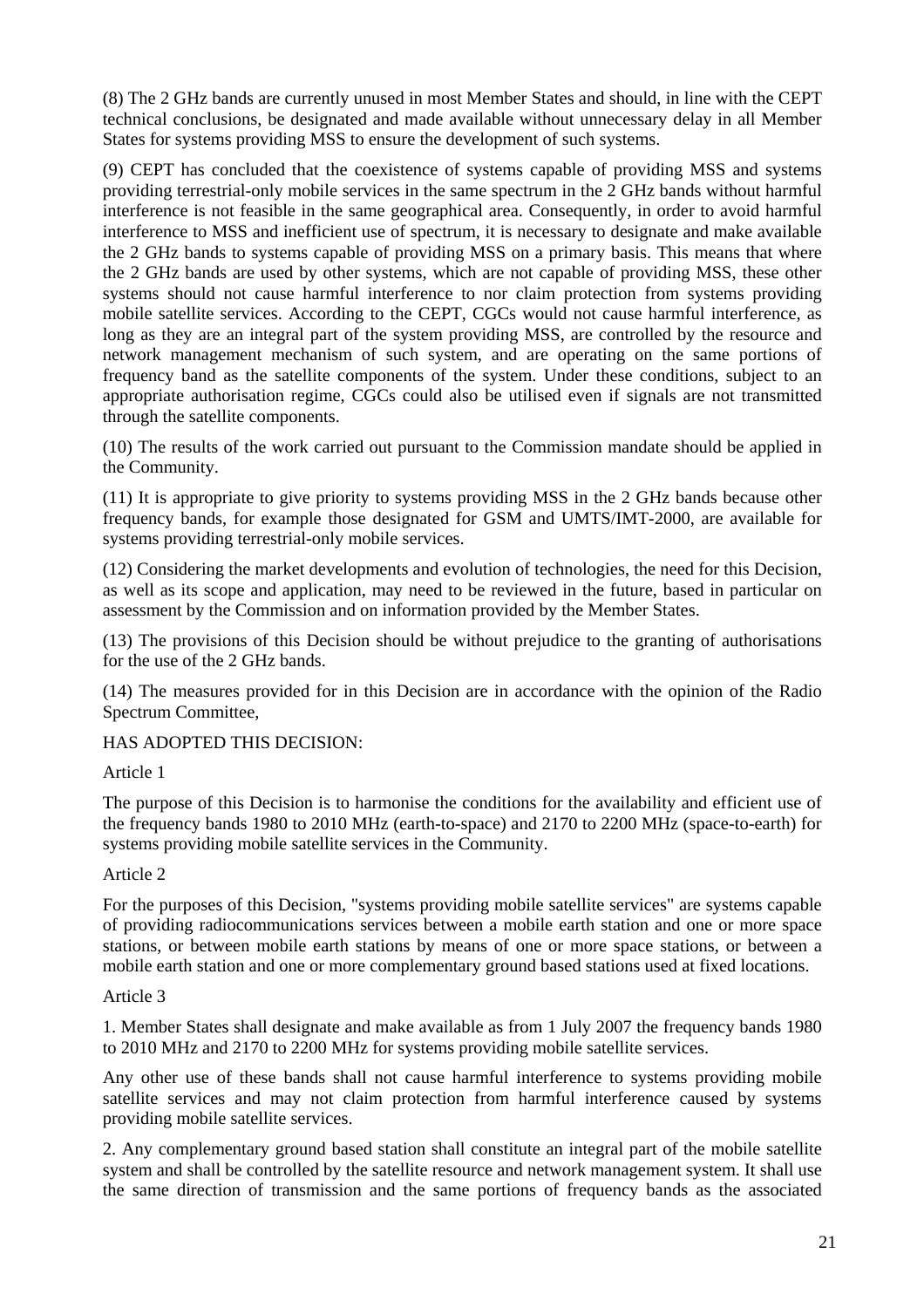satellite components and shall not increase the spectrum requirement of its associated mobile satellite system.

Article 4

Member States shall keep the use of the relevant bands under scrutiny and report their findings to the Commission to allow for a review of this Decision if necessary.

Article 5

This Decision is addressed to the Member States.

Done at Brussels, 14 February 2007.

For the Commission Viviane Reding Member of the Commission

[1] OJ L 108, 24.4.2002, p. 1.

[2] Council Conclusions 15530/04 and 15533/04 of 3.12.2004.

[3] Mandate to CEPT to study and identify the technical conditions relating to the harmonised approach in the European Union of Mobile Satellite Services in 2 GHz bands (1980 to 2010 MHz and 2170 to 2200 MHz).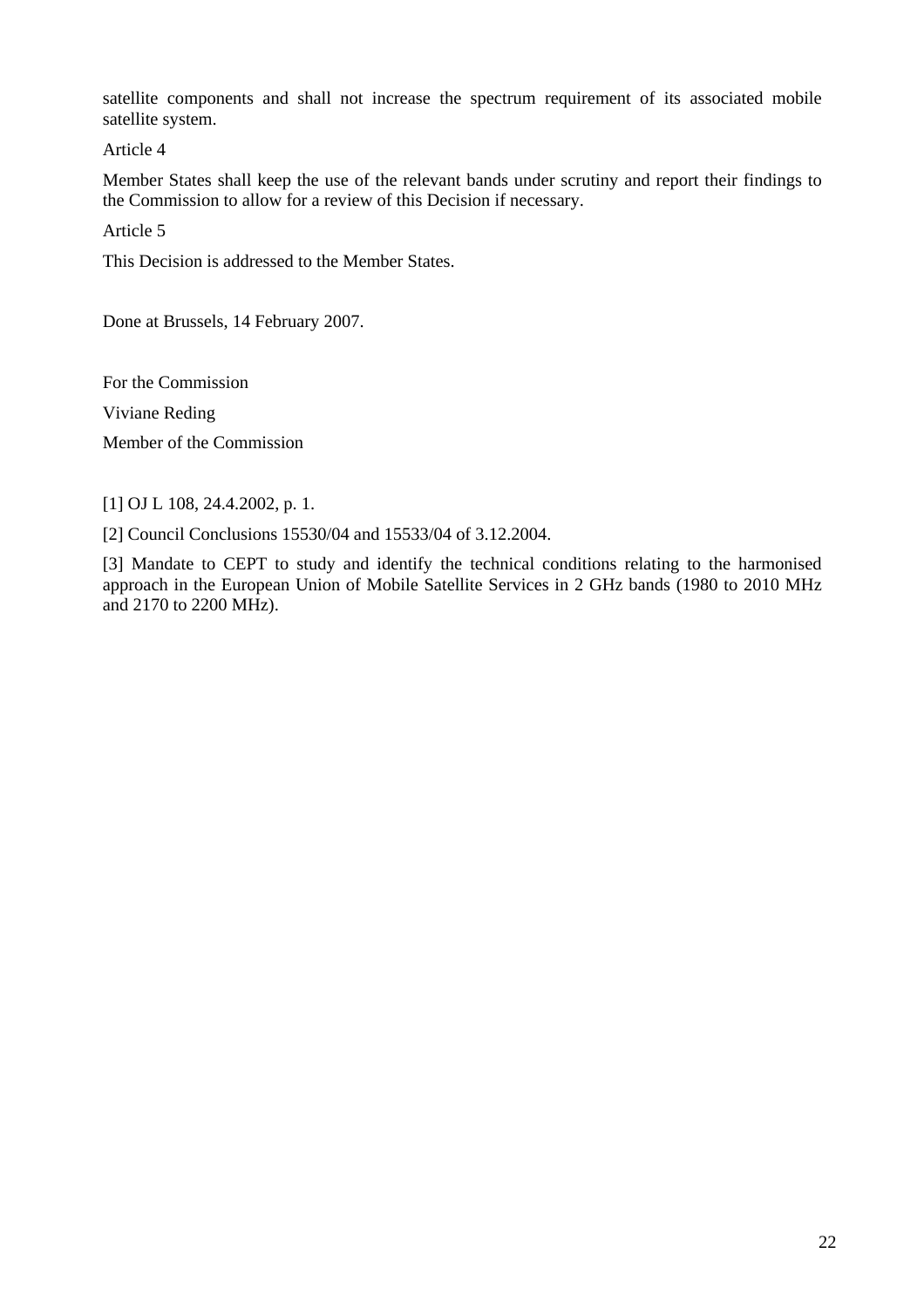## **Milestones for the introduction of MSS systems within the bands**

#### **1980 - 2010 MHz and 2170 - 2200 MHz**

NOTE – These milestones are those contained within the ECC Recommendation (06)05, except for milestones 4,5 and 9 which have been reworded to refer to the EU Member States rather than CEPT countries.

#### MILESTONES

1. Submission of ITU request for co-ordination

The satellite system operator shall provide clear evidence that the administration responsible for an MSS system has submitted the relevant ITU RR Appendix 4 information.

2. Satellite manufacturing

The satellite system operator shall provide clear evidence of a binding agreement for the manufacture of its satellites. The document shall identify the construction milestones leading to the completion of manufacture of satellites required for the commercial service provision. The document shall be signed by the satellite system operator and the satellite manufacturing company.

3. Completion of the Critical Design Review

The Critical Design Review is the stage in the spacecraft implementation process at which the design and development phase ends and the manufacturing phase starts.

The satellite system operator shall provide clear evidence of the completion of the Critical Design Review in accordance with the construction milestones indicated in the satellite manufacturing agreement. The declaration shall be signed by the satellite manufacturing company and shall indicate the date of the completion of the Critical Design Review.

4. Satellite launch agreement

The satellite system operator shall provide clear evidence of a binding agreement to launch the minimum number of satellites required to provide a continuous service within the territories of the **EU Member States**. The document shall identify the launch dates and launch services and the indemnity contract. The document shall be signed by the satellite system operator and the satellite launching companies.

5. Gateway Earth Stations

The satellite system operator shall provide clear evidence of a binding agreement for the construction and installation of Gateway Earth Stations that will be used to provide MSS services within the territories of the **EU Member States**.

6. Satellite mating

The mating is the stage in the spacecraft implementation process at which the Communication Module (CM) is integrated with the Service Module (SM).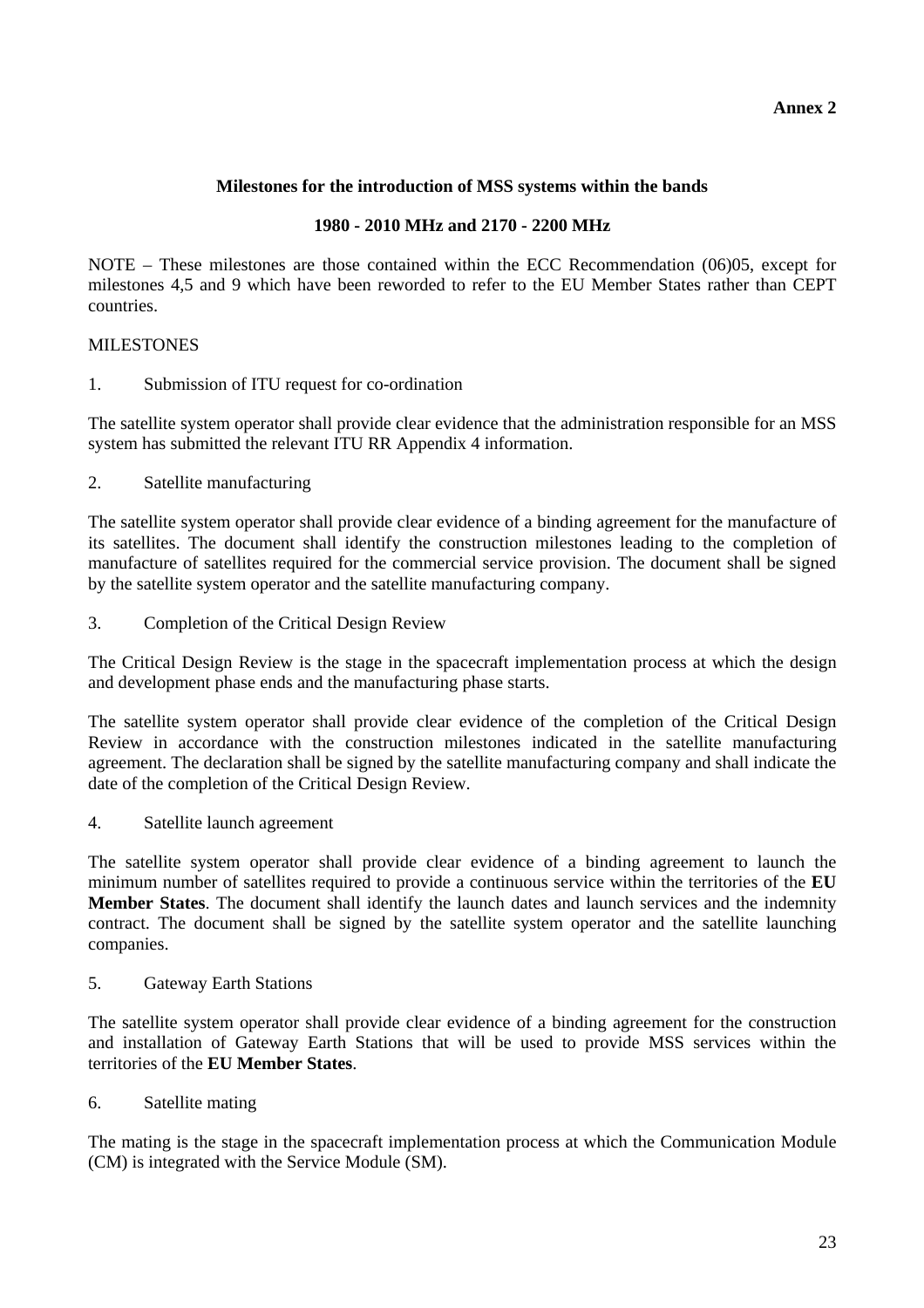The satellite system operator shall provide clear evidence that the Test Readiness Review for SM/CM mating has taken place in accordance with the construction milestones indicated in the satellite manufacturing agreement. The declaration shall be signed by the satellite manufacturing company and shall indicate the date of the completion of the satellite mating.

7. Launch of satellites

(a) The satellite system operator shall provide documents confirming the first successful satellite launch and in-orbit deployment.

(b) The satellite system operator of an NGSO system shall also provide periodic evidence of subsequent launches and successful in-orbit deployment of the necessary number of satellites in the constellation to provide commercial service.

## 8. Frequency co-ordination

The satellite system operator shall provide documents relating to the successful frequency co-ordination of the system with respect to other MSS systems pursuant to the relevant provisions of the Radio Regulations. However, a system which demonstrates compliance with milestones 1 to 7 inclusive is not obliged to demonstrate at this stage completion of successful frequency co-ordination with those MSS systems which fail to comply adequately and reasonably with milestones 1 to 7 inclusive.

## 9. Provision of satellite service within the territories of **EU Member States**

The satellite system operator shall provide notification that it has launched, and has available for the provision of service, the number of satellites it previously identified under milestone 4 as necessary to provide continuous commercial service within the territories of the **EU Member States** using parts of the frequency bands 1980-2010 / 2170-2200 MHz.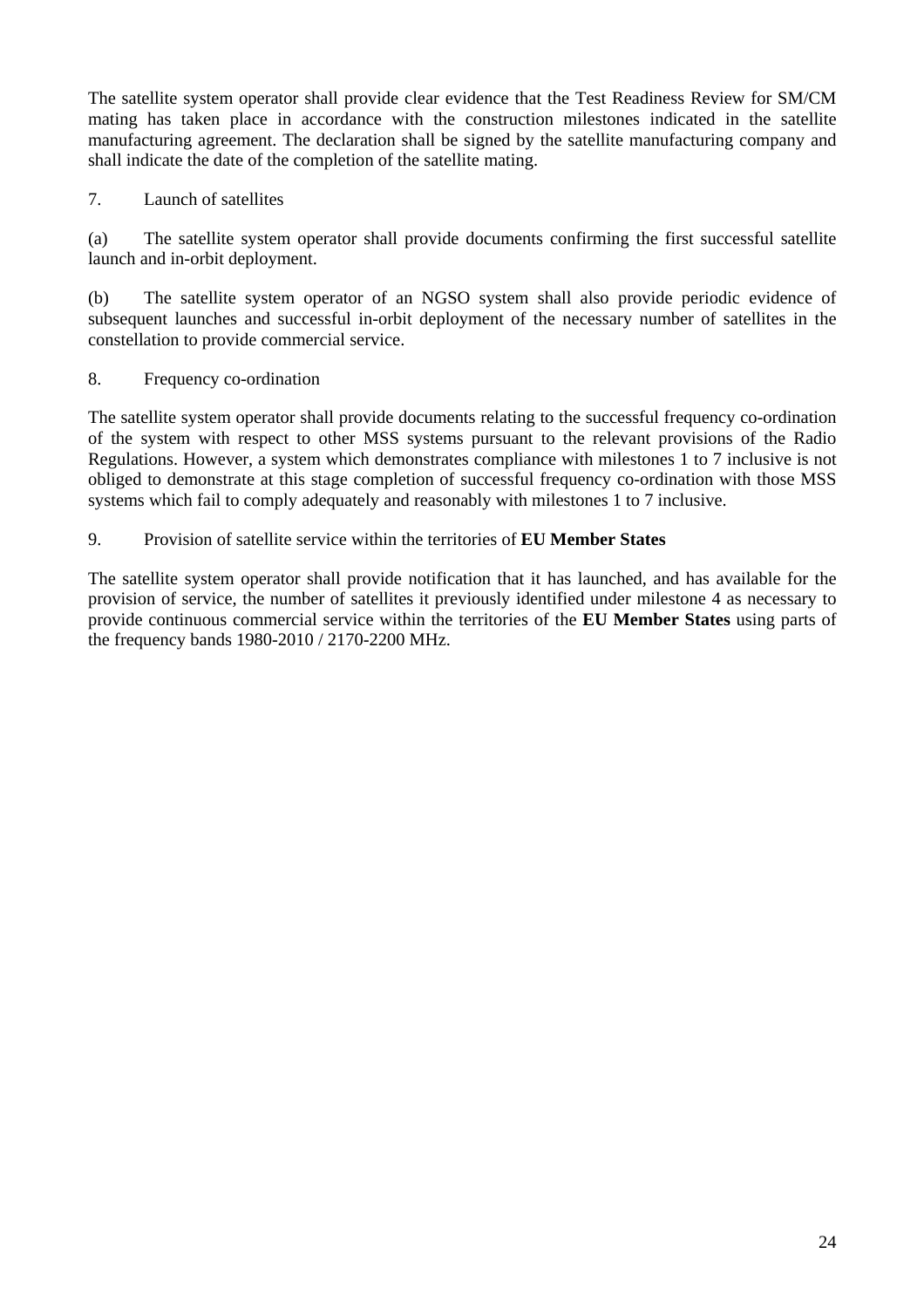## **Business Plan Format for Applicants in Support of**

#### **Applications for the 2GHz MSS Bands**

#### **3.1 Introduction**

The following provides the format for a business plan which an Applicant needs to provide as part of its application for spectrum in the 2GHz MSS band. It provides the section headings and detailed descriptions of the information to be provided within each section, as well as the format in which the financial forecasts and other statements should be provided.

The business plan format has been designed to facilitate the assessment of the credibility of applicants' business plans, in so far as they relate to the Selection Criteria and the Milestones. An Applicant is encouraged to provide as detailed a business plan as its current situation allows. In particular, where an Applicant indicates that it meets certain criteria detailed information which relates to such a claim should be provided.

An Applicant should provide verifiable evidence to support any material claims within its business plan, supported by physical evidence where possible, e.g. contracts and/or MoUs, which should be included as Annexes to the business plan.

**All Applicants are reminded that commitments made within their business plans, where such commitments relate to the Selection Criteria or Milestones, will be subsequently monitored and enforced.** Therefore, in cases where Applicants are unsure of their ability to deliver such commitments, they should indicate their reservations and provide a detailed assessment of the Risk of failure (see section 3.11 for greater detail).

The business plan should comprise the following sections:

- **Satellite System and** (if applicable) **CGC Description**
- **Service Descriptions**;
- **Market Analysis;**
- **Distribution Strategy;**
- **Revenue Forecast;**
- **Capex and Opex Forecast**;
- **Legal and Financial Credibility;**
- **Full Financial Forecast;**
- **Risk Factors and Mitigation.**

The following sections describe in further detail the information which should be contained under each of these headings. In these descriptions it should be noted that:

• where services meeting the 'Other Public Policy Objectives' are referred to, these services must meet such objectives, rather than being used for a purely commercial service with a future capability of delivering these services;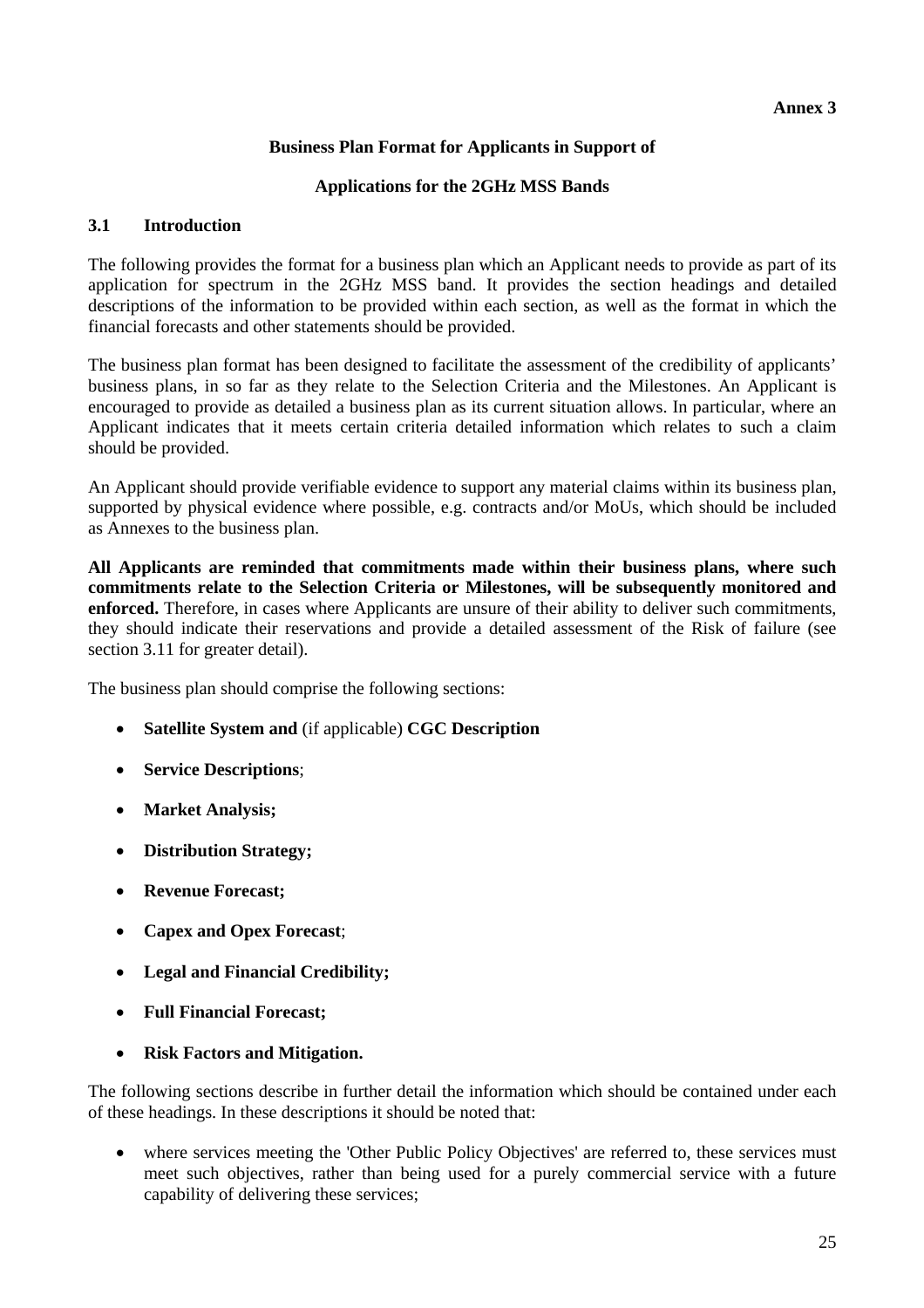- a Member State will not be deemed to be within the service area of the system providing MSS until, for that specific country:
	- o distribution channels exist and service can be purchased by consumers;
	- o terminals supporting that specific service are available;
	- o and the required customer service infrastructure is in place, including billing.

#### **3.2 Satellite and CGC System**

This section should provide a detailed description of the satellite system and any CGC to be used to complement the satellite system. It should include:

- The number, type and orbital slot(s) of satellites within the system, which must be supported by clear evidence of the:
	- o submission of ITU request for co-ordination for these satellites i.e. evidence of an Administration having submitted the relevant ITU RR Appendix 4 information;
	- o ITU filing allowing start of commercial operation between 31/1/2009 and 1/1/2011;
	- o binding contracts for the satellite(s) construction, satellite(s) launch, construction and installation of Gateway Earth Stations clearly referenced to the CAPEX section of the business plan;
	- o a declaration signed by the satellite manufacturing company indicating the date of completion of the Critical Design Review;
	- o the cost of the construction and launch of the satellite system clearly referenced to the CAPEX section of this business plan.
- A technical description of the satellite system, including:
	- o a broad technical description of the operation of the satellite and CGC system (where applicable);
	- o a technical description of the management and control of the frequencies used by any CGC component;
	- o specific details of the satellite service coverage areas, which should be clearly referenced to the service description section;
	- o specific technical details on the delivery of any service the Applicant believes to support the 'Other Public Policy Objectives', this should include the proposed transponder capacity to be reserved for these services, or the forecasted capacity to be utilised in the delivery of such services;
	- o a discussion of the degree of flexibility of the satellite system in terms of satellite service coverage area, range of services etc., once satellite(s) is (are) in orbit.
- A technical justification for the use of spectrum. This would incorporate:
	- o the technical spectrum efficiency of the system;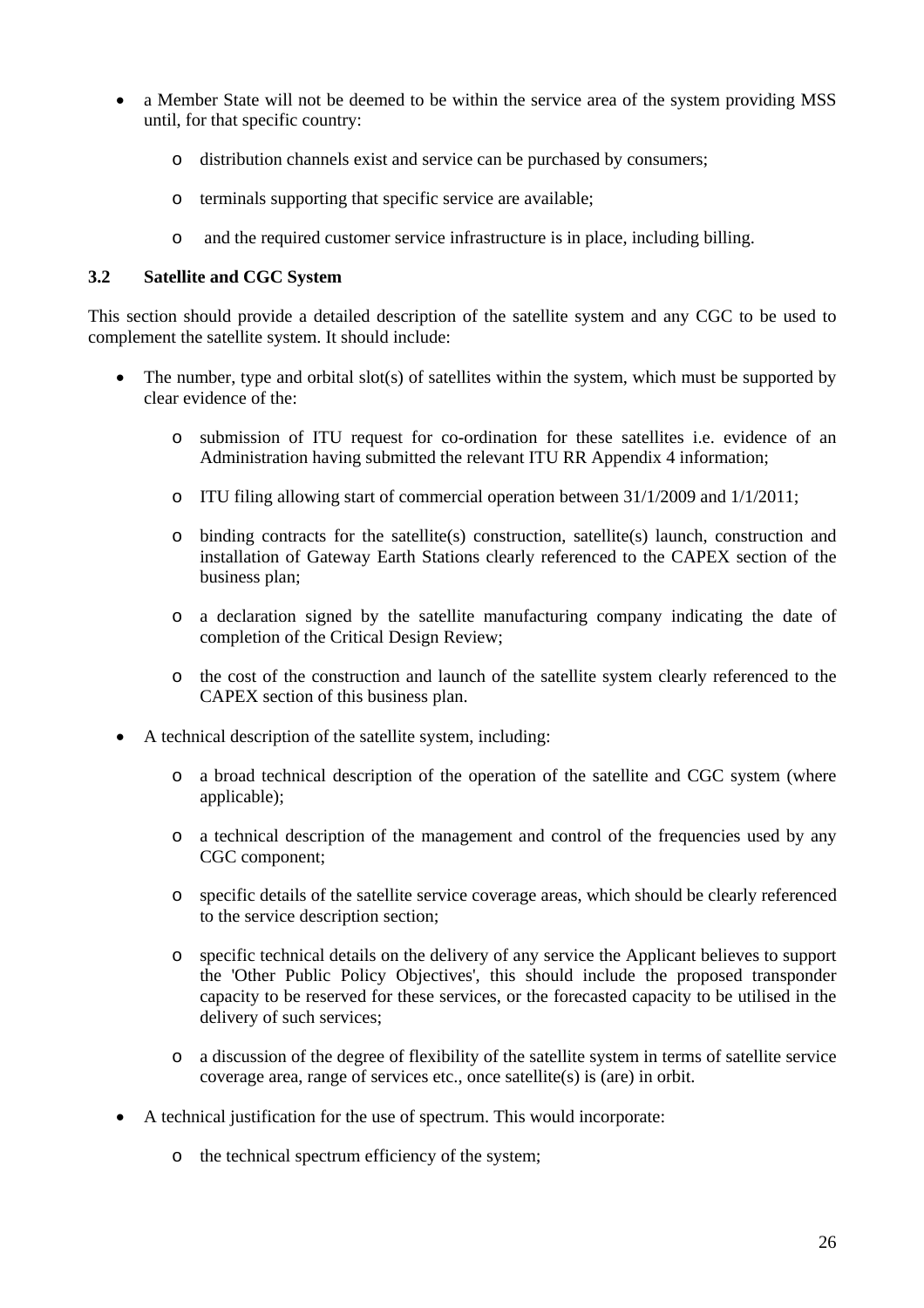- o a justification of why the Applicant cannot achieve the same coverage using other (e.g. terrestrial) frequencies at the lowest cost to the consumer;
- o a justification of why the Applicant cannot provide the same consumer/competition and public policy benefits with smaller bandwidth requirement within 2GHz.
- Specific evidence of the Applicant's intention to implement CGCs, where appropriate, including the anticipated costs involved. This should be clearly referenced to the CAPEX section of this business plan.
- A country-by-country Roll-out plan for each of the satellite and CGC service areas.
- CGC roll-out plans should, where possible, indicate the extent of CGC coverage within each country.

## **3.3 Gateway Earth Stations**

- Applicants should provide details of the planned Gateway Earth stations to be installed. In particular, details should be provided of the planned:
	- o number and location of Gateway Earth stations;
	- o cost of each Gateway, with a clear reference to individual line items in the CAPEX section.

## **3.4 Service Descriptions**

The range of services, which the Applicant intends to provide, should be described. An Applicant should state whether these services are planned to be retail or wholesale.

The description of services should include:

- a technical description of the service delivery, including references to the satellite technical description in the satellite system section. This should include a clear description of the role of any CGCs in the service delivery.
- the technical and commercial implications of the 2GHz MSS spectrum not being available, including what the 'next best' spectrum and technology mix would be used to provide an equivalent service.
- a technical description of anticipated terminal types, including the satellite and CGC capabilities of each type of terminal. Any additional communications mode planned for the terminal should also be indicated, e.g. 3G mode.
- a detailed roll-out plan of specific service coverage areas, which should be provided on a country by country basis. This should be supported by clear references to the specific financing and resourcing requirements contained in specific line items within the overall financial forecasts of the business plan.
- a description of how any subset of services will support the 'Other Public Policy Objectives' including coverage of rural areas in the EU. This should be supported, where appropriate by:
	- o specific regional roll-out plans within individual MS;
	- o evidence of the inclusion of specific financing and resourcing requirements to provide such services, referenced to specific line items within the overall financial forecasts of the business plan.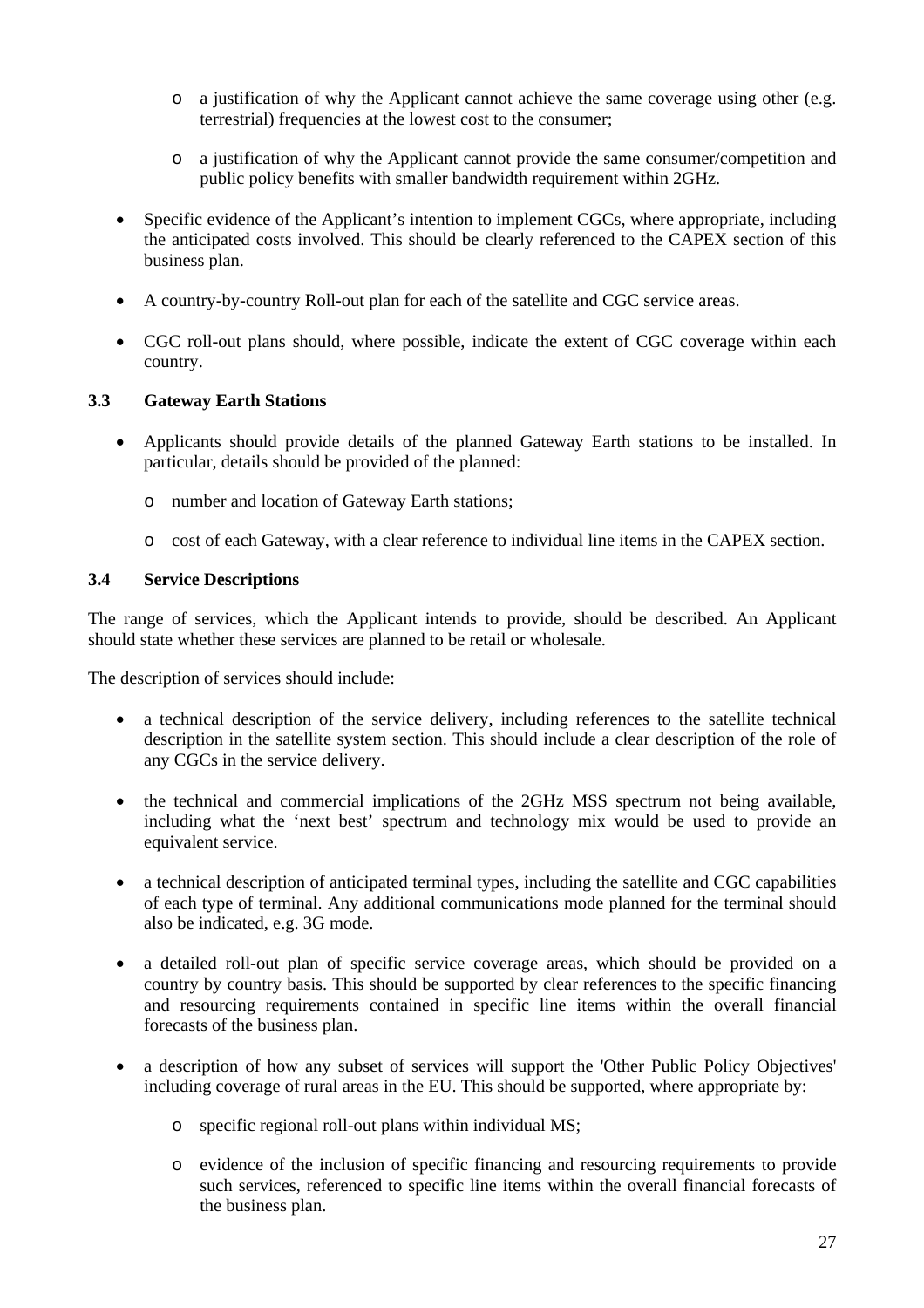## **3.5 Market Analysis Description**

An Applicant should provide an analysis of each of the markets it intends to address. In particular, an Applicant should provide its:

- assessment of the size of the market for each service type it plans to offer. Service types as a minimum should be clearly defined so as to separate services which **deliver** the 'Other Public Policy Objectives' and those which do not;
- competitor analysis, which as a minimum should provide the number of competitors in each of the markets assessed;
- forecast of the Applicant's market share in each of the markets.

In addition, an Applicant should assess the extent to which its system will provide consumer benefits in the form of infrastructural competition and/or choice of services to end-users. Wherever possible, such an assessment should be provided on a country-by-country basis.

An Applicant should provide clear references from this analysis to the revenue section.

## **3.6 Distribution Strategy**

An Applicant should provide details of its planned distribution strategies, which as a minimum should address separately the services delivering the 'Other Public Policy Objectives' and those which do not.

Where services are to be provided on a wholesale basis, an Applicant should provide detailed distribution strategies on a country by country basis. Where an Applicant has existing relationships with partners it intends to offer service through, it should provide documented evidence of such in the form of contracts, MoUs, etc.

Where services are intended to be provided on a retail basis, an Applicant should provide details of its current and planned presence on a country by country basis, as well as other distribution strategies on a country by country basis.

Clear references to specific line items in the OPEX forecast section of the business plan should be provided.

## **3.7 Revenue Forecast**

An Applicant should provide a ten year revenue forecast with as many details as possible. As a minimum, an Applicant should provide separate revenue forecasts for:

- services which deliver the 'Other Public Policy Objectives' and services which do not;
- services provided directly over the satellite and those provided only over CGCs.

Where possible, an Applicant should provide these on a country by country basis. In any event, if the forecast revenue for any one Member State is anticipated to be over 20% of the total revenue in any one year this should be clearly indicated and an explanation provided, referencing to the Market analysis section, where necessary.

Clear references should be made to the Market analysis section supporting these revenue forecasts.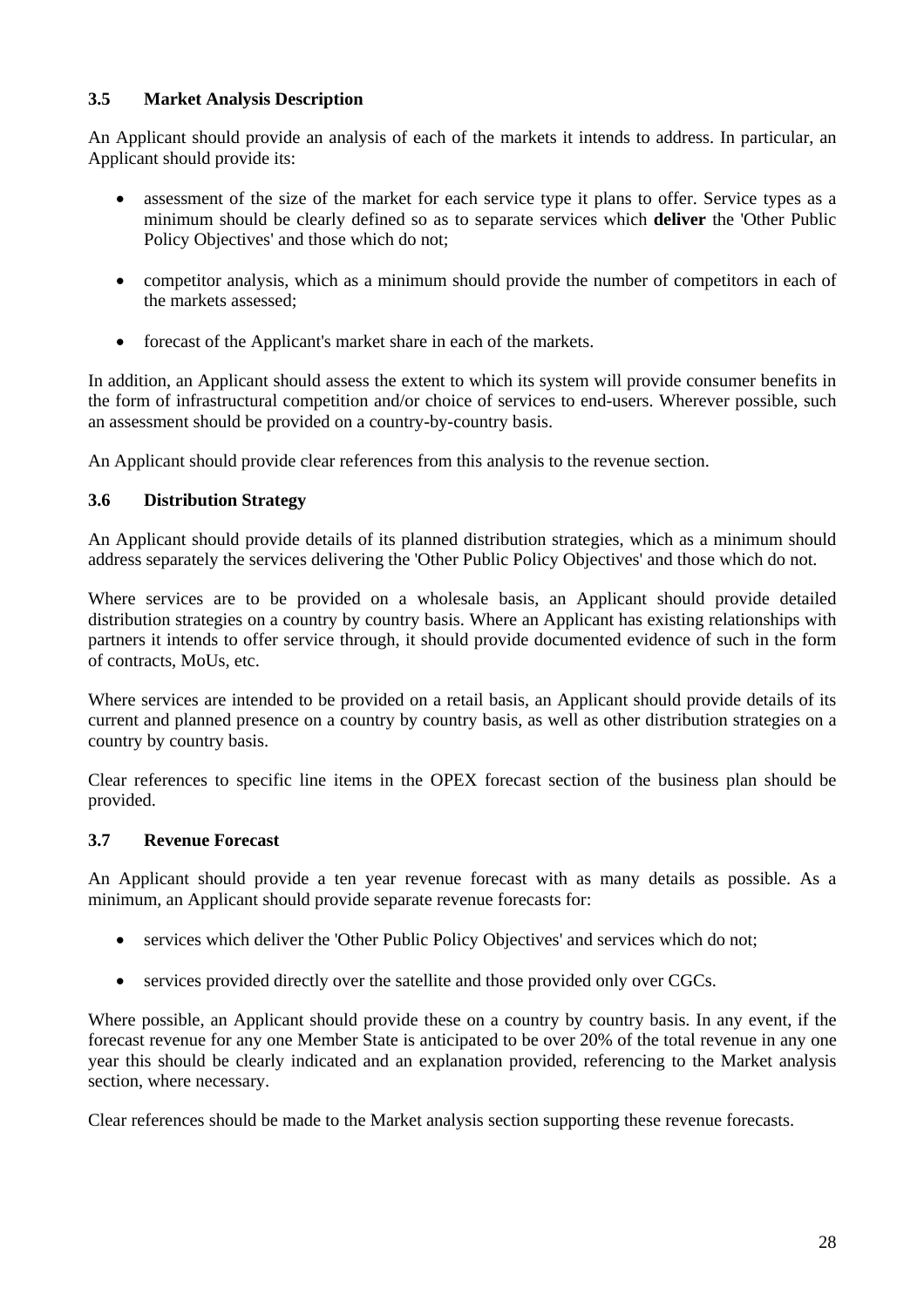## **3.8 CAPEX and OPEX Forecasts**

An Applicant should provide ten year CAPEX and OPEX forecasts for the services with as many details as possible.

For the CAPEX forecast, an Applicant should, as a minimum, provide separate forecasts for:

- satellite manufacture:
- satellite launch & insurance;
- Gateway stations, including installation and commissioning;
- TT&C and Network Management.

Clear references, from each line item above, should be provided to the relevant sections in the business plan describing them.

The OPEX forecast should as a minimum be provided either on a country by country basis, or by service type (such that cost associated with delivering the 'Other Public Policy Objectives' can be separately identified from those which do not).

In addition, separate forecasts should be provided, where applicable, for OPEX costs associated with the:

- satellite component;
- CGC component, on a country by country basis;
- distribution on either a country by country basis, or a service type basis;
- other OPEX costs, e.g. sales and marketing, billing, customer service etc.

Clear references, from each line item above, should be provided to the relevant sections in the business plan describing them.

#### **3.9 Legal and Financial Credibility**

An Applicant should provide details and evidence of its legal status.

It should also provide evidence of its financial standing.

#### **3.10 Full Financial Forecast**

An Applicant should present a full ten year financial forecast in the following format:

Table to be developed as part of the detailed assessment methodology

#### **3.11 Risk Factors and Mitigation**

An Applicant should identify the key areas of Risk for each element of its business plan. This should specifically address Risk on a country by country basis, wherever sufficient information is available. Where such a country by country analysis is not available, this will be taken to imply that the risk of service delivery on a pan-EU basis is higher than where such a risk assessment is provided.